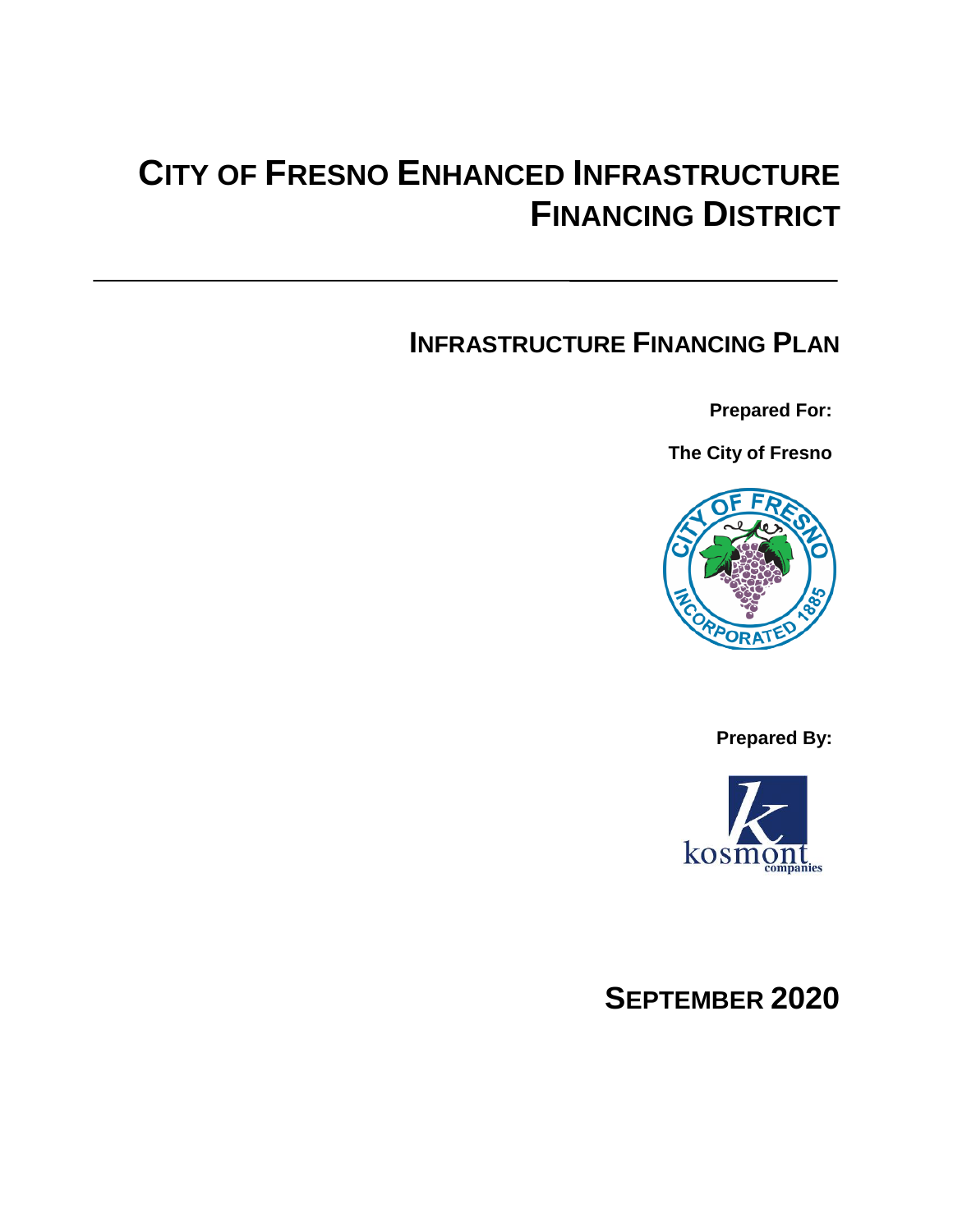# **Table of Contents**

|     | <b>Section</b><br>and the control of the control of the control of the control of the control of the control of the control of the | Page |
|-----|------------------------------------------------------------------------------------------------------------------------------------|------|
| 1.0 |                                                                                                                                    |      |
| 2.0 |                                                                                                                                    |      |
| 3.0 |                                                                                                                                    |      |
|     |                                                                                                                                    |      |
| 5.0 |                                                                                                                                    |      |
|     |                                                                                                                                    |      |
|     |                                                                                                                                    |      |
|     |                                                                                                                                    |      |

### **Index of Appendices**

| Appendix A: Map of Boundaries of the Fresno EIFD            |
|-------------------------------------------------------------|
| Appendix B: Legal Description of the Fresno EIFD            |
| Appendix C: Projected Tax Increment Revenue Analysis        |
| Appendix D: Fiscal Impact Analysis                          |
| Appendix E: Southern Blackstone Avenue Smart Mobility Plan  |
| Appendix F: General Plan Master Environmental Impact Report |

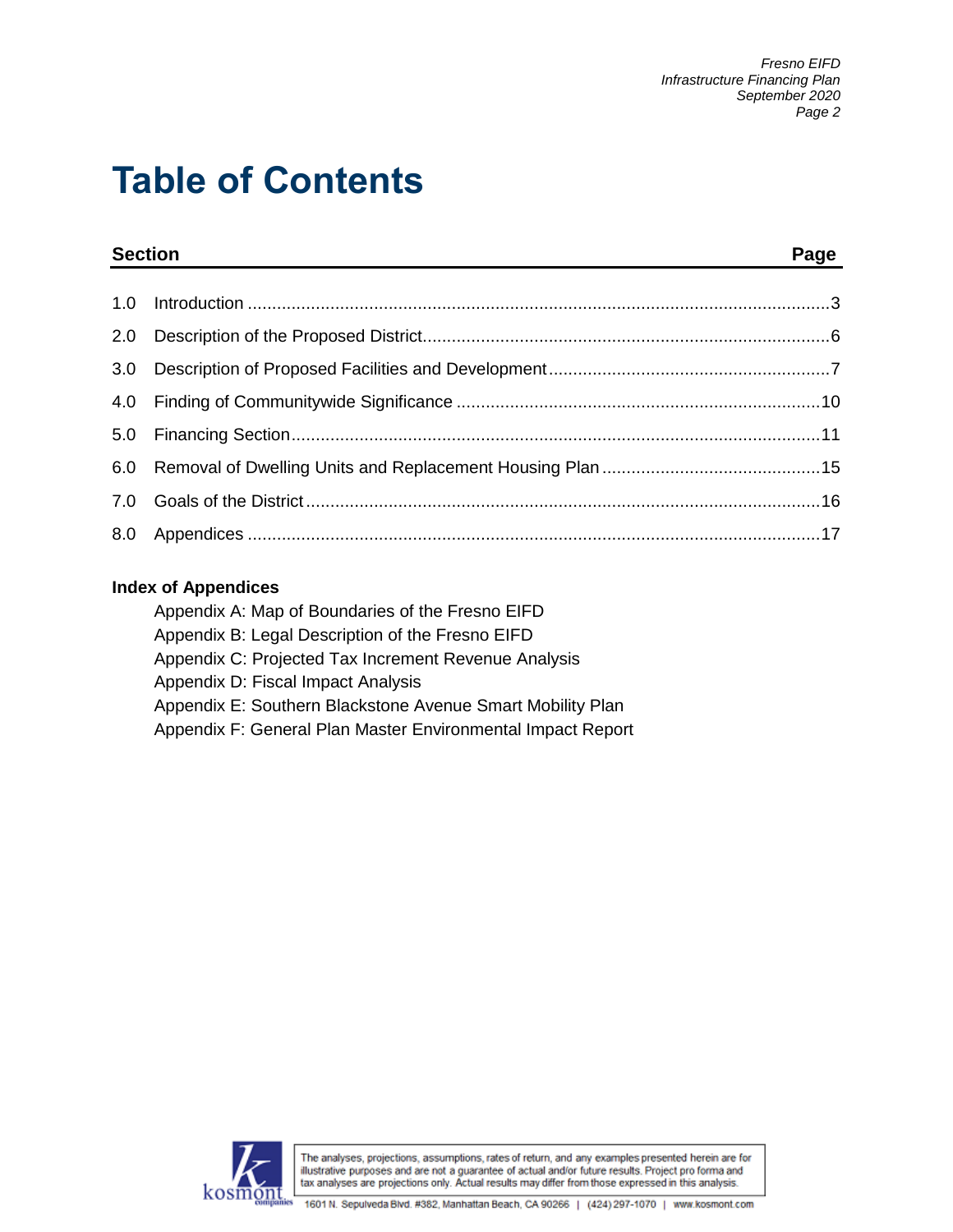# **1.0 Introduction**

### **1.1 Background & Purpose**

The proposed Fresno Enhanced Infrastructure Financing District ("EIFD" or "District") is intended to serve as a catalyst for private sector investment and critical infrastructure with transformative potential for the EIFD area and the City of Fresno ("City") as a whole. The Fresno EIFD encompasses approximately 4,237 acres of land, representing approximately 5.8% of the City's total approximately 73,400 acres. The Fresno EIFD includes the City's Downtown Planning Area and the southern portion of the Blackstone Avenue Bus Rapid Transit ("BRT") Corridor as characterized in the City General Plan. The District includes overlap with the Tower District Specific Plan, Fulton Corridor Specific Plan, and Fresno Chandler Downtown Airport Specific Plan areas. These areas were chosen based on their capacity to benefit from catalytic infrastructure improvements with communitywide and regional benefit.

### **1.2 Contents and Overview of this Infrastructure Financing Plan ("IFP")**

Pursuant to Government Code Sections 53398.59 through 53398.74, this IFP comprises the following information:

- a) A map and legal description of the District, included herein as Appendix A and Appendix B, respectively.
- b) A description of the public facilities and other forms of development or financial assistance that is proposed in the area of the district, including those to be provided by the private sector, those to be provided by governmental entities without assistance under this chapter, those public improvements and facilities to be financed with assistance from the proposed district, and those to be provided jointly. The description shall include the proposed location, timing, and costs of the development and financial assistance. This information is included in Section 3 of this IFP.
- c) If funding from affected taxing entities is incorporated into the financing plan, a finding that the development and financial assistance are of communitywide significance and provide significant benefits to an area larger than the area of the district. This information is included in Section 4 of this IFP.
- d) A financing section (included in Section 5 of this IFP), which shall contain all of the following information:
	- a. A specification of the maximum portion of the incremental tax revenue of the city or county and of each affected taxing entity proposed to be committed to the district for each year during which the district will receive incremental tax revenue.

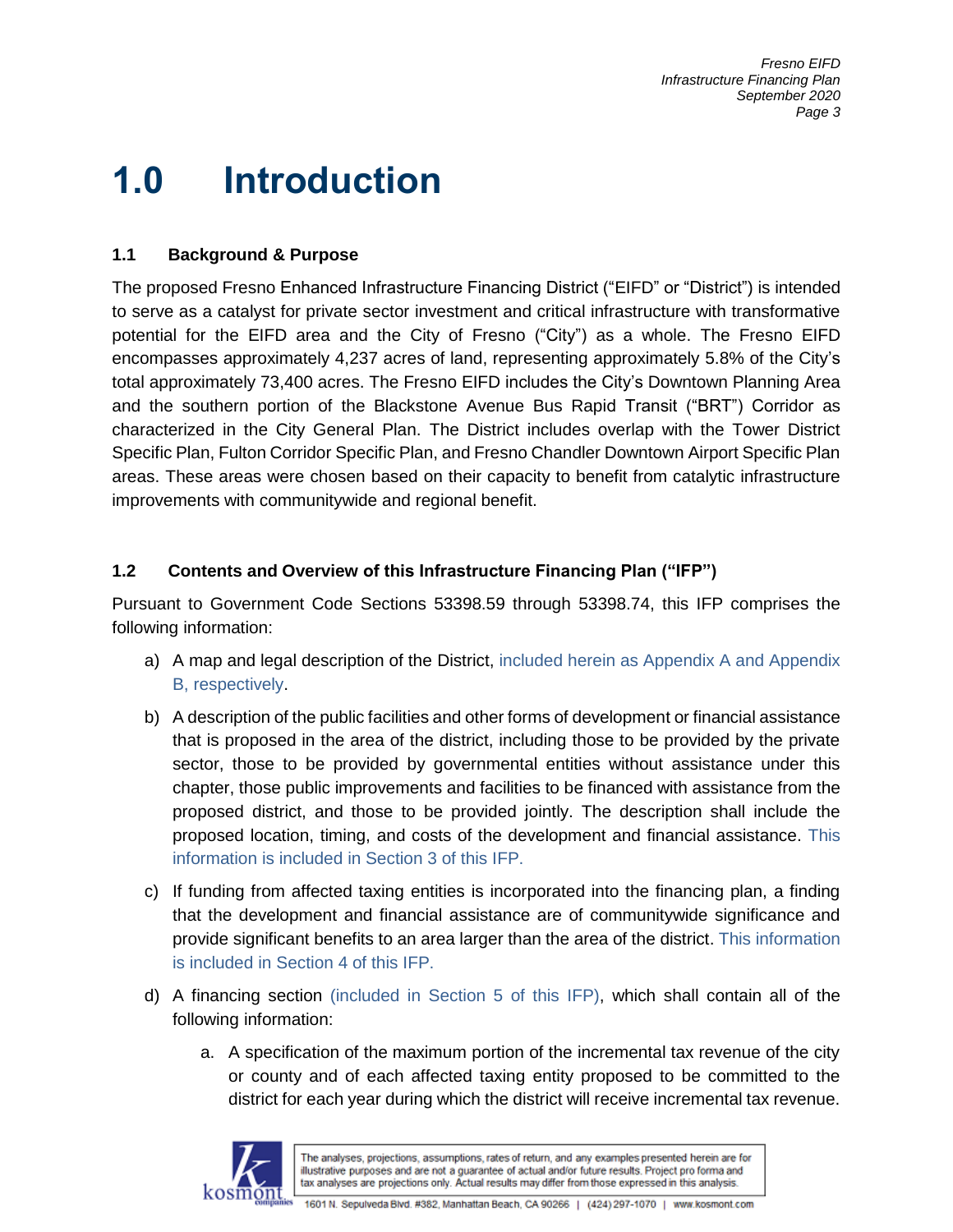The portion need not be the same for all affected taxing entities. The portion may change over time. The maximum portion of the City's property tax increment to be committed to the District will be 33% throughout the duration of the District lifetime, which is projected to be forty five (45) years from the date on which the first issuance of bonds or acquisition of a loan is approved by the Public Financing Authority ("PFA").

- b. A projection of the amount of tax revenues expected to be received by the district in each year during which the district will receive tax revenues, including an estimate of the amount of tax revenues attributable to each affected taxing entity for each year. Section 5.3 of this IFP includes a projection of tax revenues to be received by the District by year over the course of forty five (45) years from the date on which the first issuance of bonds or acquisition of a loan is approved by the PFA. These projections are based on research and analysis of available data at the time of IFP preparation for purposes of illustration. Actual results may differ from those expressed in this document. Appendix C provides additional detail for the projected revenue analysis.
- c. A plan for financing the public facilities to be assisted by the district, including a detailed description of any intention to incur debt. Section 5.4 of this IFP includes a plan for financing the public facilities to be assisted by the District. The PFA governing the District intends to incur debt only when it is financially prudent to do so. It is estimated at this time that approximately \$100 million (in current 2020 dollars) of public improvements will be funded from a combination of tax increment bond or loan proceeds (multiple issuances may be necessary) and pay-as-you-go tax increment funding over the District lifetime.
- d. A limit on the total number of dollars of taxes that may be allocated to the district pursuant to the plan. The total number of dollars or taxes that may be allocated to the District shall not exceed \$346,000,000. This maximum has been set based on preliminary underwriting of various debt issuance alternatives evaluated to fund approximately \$100 million (in present value dollars) of essential public improvements over the District lifetime.
- e. A date on which the district will cease to exist, by which time all tax allocation to the district will end. The date shall not be more than 45 years from the date on which the issuance of bonds is approved pursuant to subdivision (a) of Section 53398.81, or the issuance of a loan is approved by the governing board of a local agency pursuant to Section 53398.87. The District will cease to exist the earlier of: (i) forty five (45) years from the date on which the first issuance of bonds or acquisition of a loan is approved by the PFA, or (ii) June 30, 2071. This IFP assumes that the District will be formed in Fiscal Year 2020-2021 and will begin receiving tax revenues in Fiscal Year 2021-2022.

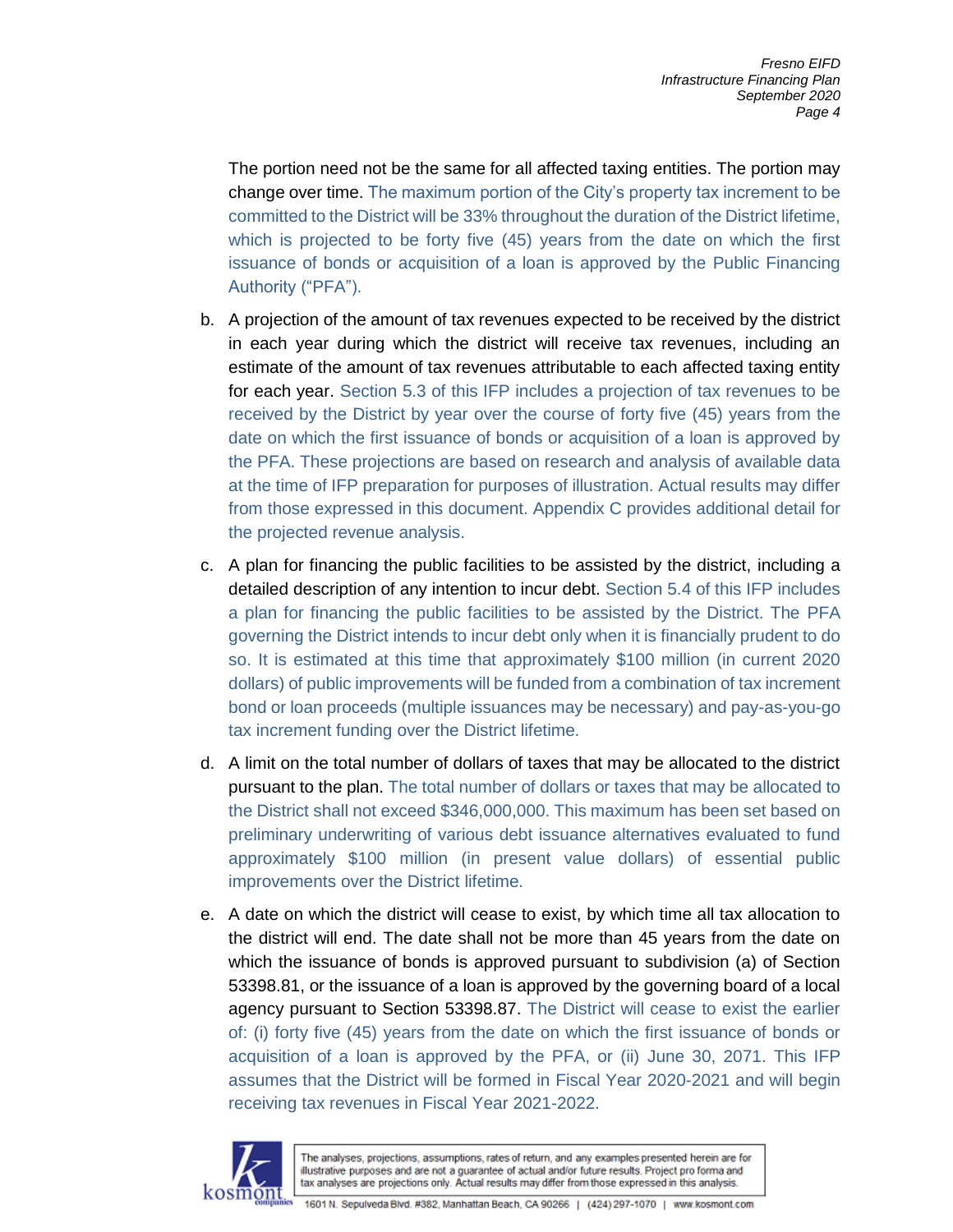- f. An analysis of the costs to the city or county of providing facilities and services to the area of the district while the area is being developed and after the area is developed. The plan shall also include an analysis of the tax, fee, charge, and other revenues expected to be received by the city or county as a result of expected development in the area of the district. Appendix D to this IFP includes, as part of the Fiscal Impact Analysis, an analysis of the costs to the City for providing facilities and services to the area of the District. It is estimated that, at Year 20 of the District lifetime (slightly beyond General Plan horizon), annual costs to the City will be approximately \$18.5 million.
- g. An analysis of the projected fiscal impact of the district and the associated development upon each affected taxing entity. Appendix D to this IFP includes an analysis of the projected fiscal impact of the District and the associated development upon the City, as the only affected taxing entity that is contributing tax increment revenues to the District at this time. It is estimated that, at Year 20 of the District lifetime, the District area will generate an annual net fiscal surplus of approximately \$975,000 to the City.
- h. A plan for financing any potential costs that may be incurred by reimbursing a developer of a project that is both located entirely within the boundaries of that district and qualifies for the Transit Priority Project Program, pursuant to Section 65470, including any permit and affordable housing expenses related to the project. At this time, the PFA does not intend to finance any potential costs that may be incurred by reimbursing a developer of a project that is both located entirely within the boundaries of the District and qualifies for the Transit Priority Project Program, pursuant to Section 65470.
- e) If any dwelling units within the territory of the district are proposed to be removed or destroyed in the course of public works construction within the area of the district or private development within the area of the district that is subject to a written agreement with the district or that is financed in whole or in part by the district, a plan providing for replacement of those units and relocation of those persons or families consistent with the requirements of Section 53398.56. The PFA does not anticipate that any housing units will be removed as a result of any project identified in this IFP. However, if any relocation of dwelling units is deemed to be required in the future for a project financed by the District, the PFA will comply with the requirements of Government Code Section 53398.56.
- f) The goals the district proposes to achieve for each project financed pursuant to Section 53398.52. Section 7 of this IFP summarizes the goals of each project to be financed by the District.

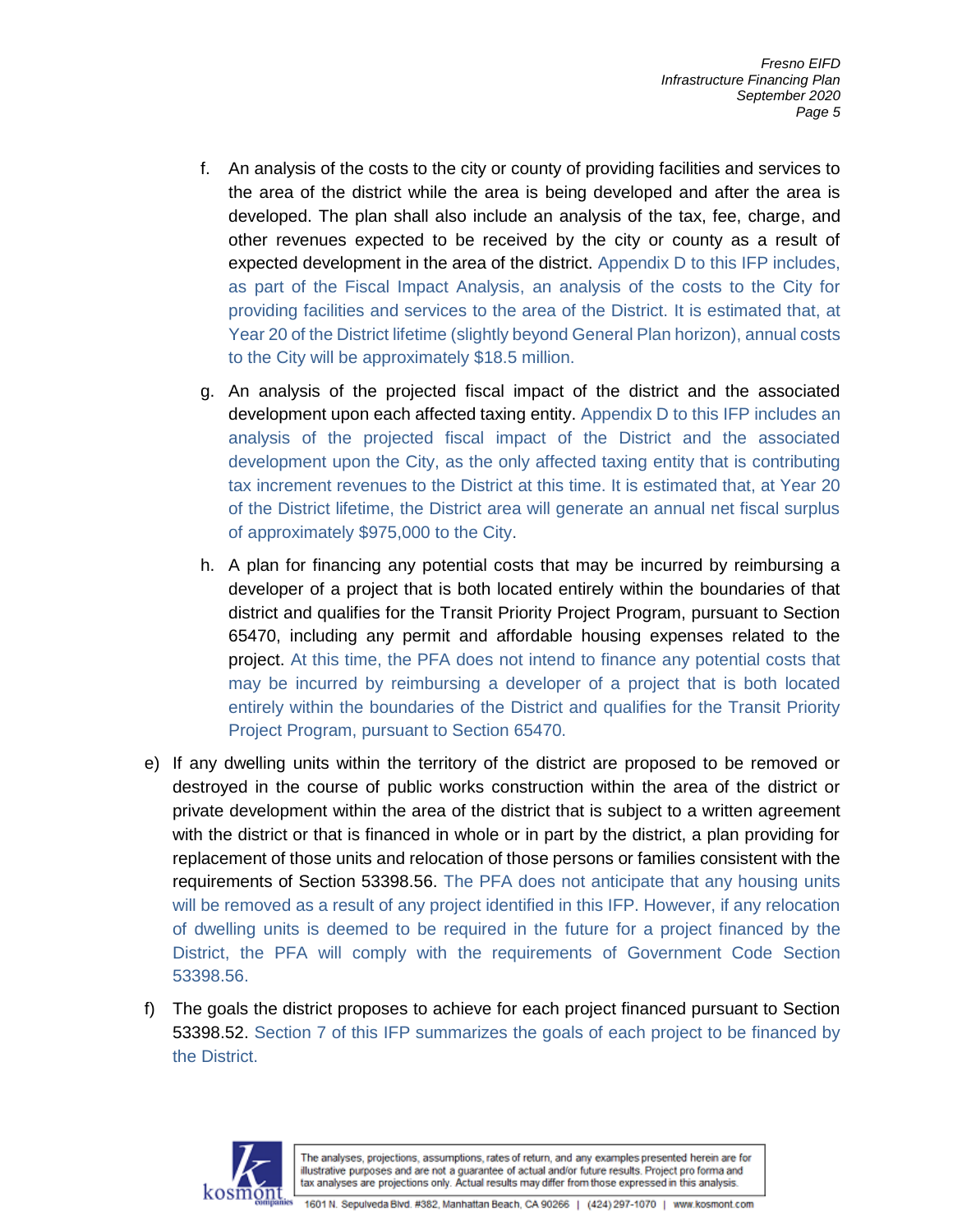# **2.0 Description of the Proposed District**

The Fresno EIFD encompasses approximately 4,237 acres of land, representing approximately 5.8% of the City's total approximately 73,400 acres. The Fresno EIFD includes the City's Downtown Planning Area and the southern portion of the Blackstone Avenue BRT Corridor as characterized in the City General Plan. The District includes overlap with the Tower District Specific Plan, Fulton Corridor Specific Plan, and Fresno Chandler Downtown Airport Specific Plan areas. These areas were chosen based on their capacity to benefit from catalytic infrastructure improvements with communitywide and regional benefit.

Land use designations in the District primarily include residential and commercial / retail / office. Appendix A includes a map of the proposed District, and Appendix B is a legal description of the District.

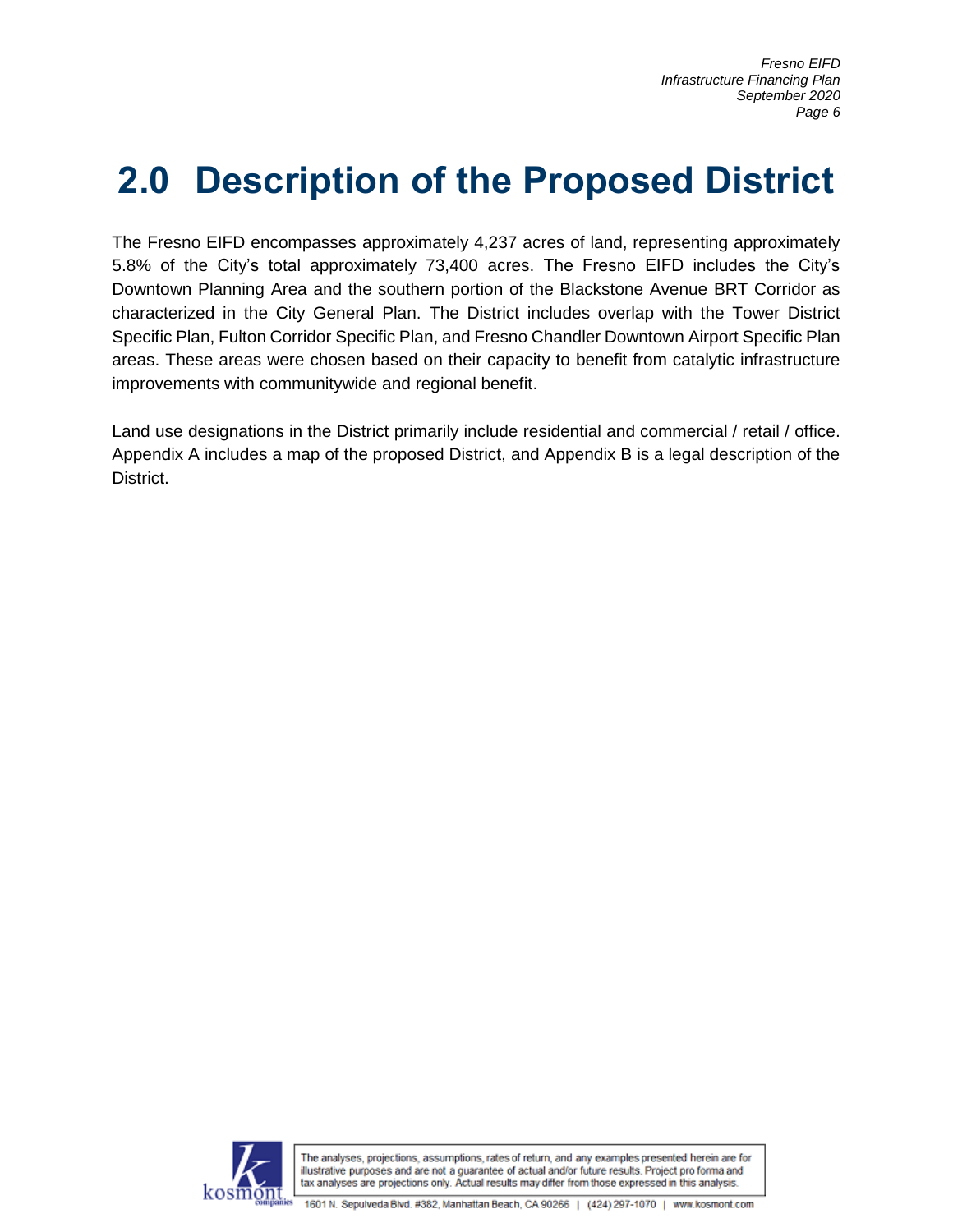## **3.0 Description of Proposed Facilities and Development**

### **3.1 Anticipated Future Private Development**

Anticipated future private development within the EIFD is summarized in Table 1 below, with greater detail provided in Appendix C. Buildout and absorption of these land uses are forecasted in the first 20 years of the District lifetime (slightly beyond General Plan horizon).

| <b>Development Type</b>     | <b>SF/Units</b> | AV Per SF / Unit   | <b>Estimated AV at</b><br><b>Buildout (2020\$)</b> |  |  |
|-----------------------------|-----------------|--------------------|----------------------------------------------------|--|--|
| <b>Rental Residential</b>   | 8,856 units     | \$200,000 per unit | \$1,771,260,000                                    |  |  |
| <b>For Sale Residential</b> | 1,200 units     | \$400,000 per unit | \$480,000,000                                      |  |  |
| Commercial / Retail         | 200,000 SF      | \$200 PSF          | \$40,000,000                                       |  |  |
| Hotel                       | 350 rooms       | \$175,000 per room | \$61,250,000                                       |  |  |
| <b>Estimated Total</b>      |                 |                    | \$2,352,510,000                                    |  |  |

*Table 1: Anticipated Future Private Development*

Source: City of Fresno General Plan (July 2019)

### **3.2 Public Facilities to be Financed with Assistance from the Fresno EIFD**

The PFA intends to utilize the District to assist the funding of approximately \$100 million (present value dollars) in multi-modal transportation, mobility, and related improvements, including but not limited to the following:

- a) Safety and accessibility improvements for all modes of travel (car / bicycle / pedestrian)
- b) Roadway and bus infrastructure investments
- c) Streetscape, urban greening, and lighting enhancements
- d) Improved gateway and wayfinding signage.

Infrastructure improvements delineated in the Southern Blackstone Avenue Smart Mobility Strategy ("SBASMS") have been prioritized to be at least partially funded from EIFD proceeds. The SBASMS outlines a range of right-of-way, bicycle, pedestrian, streetscape, and transit infrastructure improvements with significant potential to catalyze private investment and provide communitywide and regional benefit. The SBASMS is included as Appendix E, and Table 2 outlines an order-of-magnitude level of cost estimates categorized by time horizon.

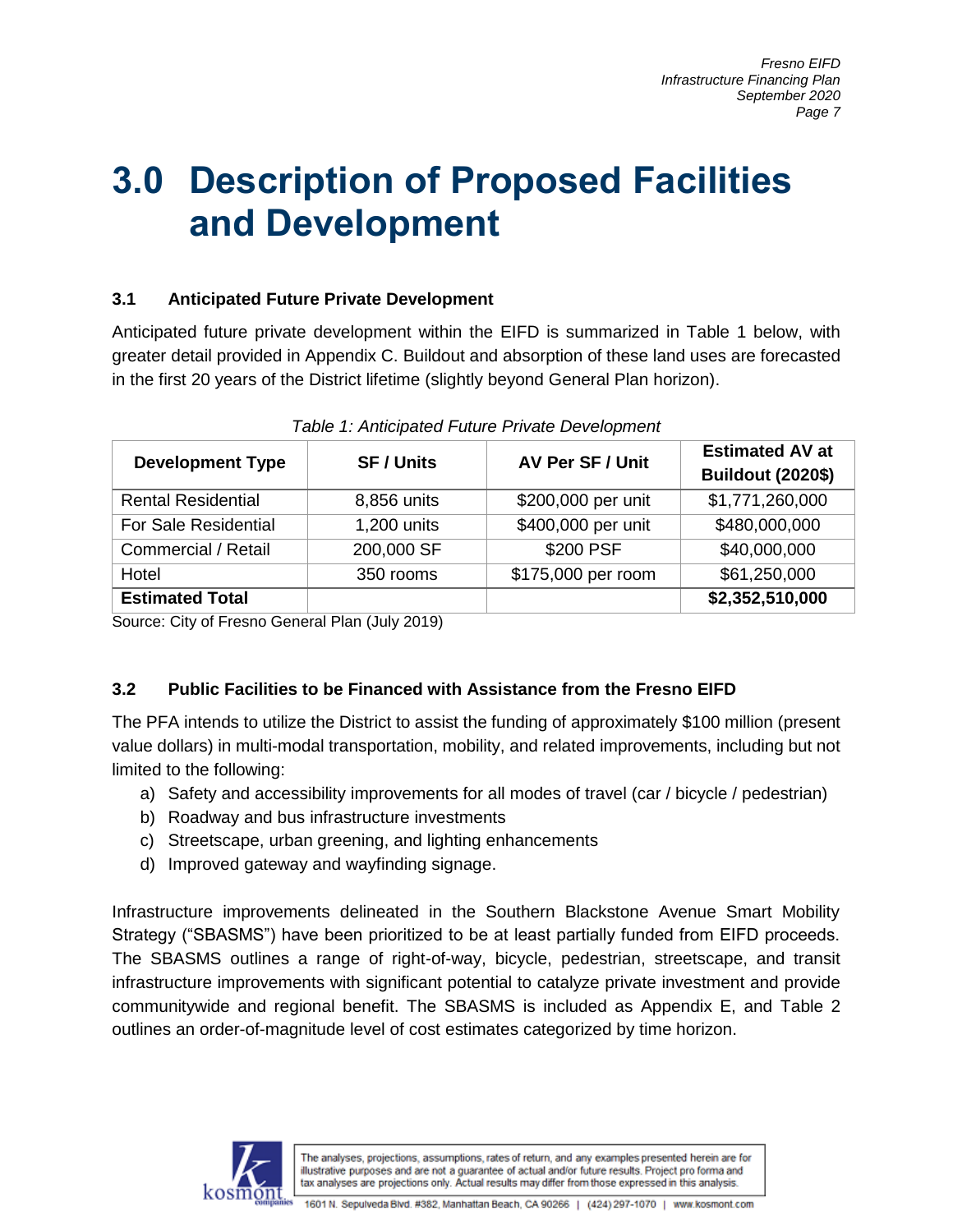| rapid E. Oraci or magintage occi Ecumatos for OD, formo improvemento |                        |  |  |  |  |  |  |
|----------------------------------------------------------------------|------------------------|--|--|--|--|--|--|
| <b>Time Horizon</b>                                                  | <b>Estimated Costs</b> |  |  |  |  |  |  |
| Near-term (Corridor-wide)                                            | \$3.3 to \$5.0 million |  |  |  |  |  |  |
| Long-term (Corridor-wide)                                            | \$53 million           |  |  |  |  |  |  |

|  | Table 2: Order-of-Magnitude Cost Estimates for SBASMS Improvements |  |
|--|--------------------------------------------------------------------|--|
|  |                                                                    |  |

Source: Southern Blackstone Avenue Smart Mobility Strategy (March 2019)

Additional expenditures by the EIFD will be subject to consideration by the PFA. Eligible expenditures in accordance with Government code sections 53398.52, 53398.56 and 53398.57 include the purchase, construction, expansion, improvement, seismic retrofit, or rehabilitation of any real or other tangible property with an estimated useful life of 15 years or longer. The EIFD may finance planning and design activities that are directly related to the purchase, construction, expansion, or rehabilitation of these projects. Example projects may include, but not be limited to, the following:

- a) Highways, interchanges, ramps and bridges, arterial streets, parking facilities, and transit facilities
- b) Sewage treatment and water reclamation plants and interceptor pipes
- c) Facilities for the collection and treatment of water for urban uses
- d) Flood control levees and dams, retention basins, and drainage channels
- e) Child care facilities
- f) Libraries
- g) Parks, recreational facilities, and open space
- h) Facilities for the transfer and disposal of solid waste, including transfer stations and vehicles
- i) Brownfield restoration and other environmental mitigation
- j) The acquisition, construction, or rehabilitation of housing for persons of very low, low, and moderate income, as defined in Sections 50105 and 50093 of the Health and Safety Code, for rent or purchase
- k) Projects that enable communities to adapt to the impacts of climate change, including, but not limited to, higher average temperatures, decreased air and water quality, the spread of infectious and vector-borne diseases, other public health impacts, extreme weather events, sea level rise, flooding, heat waves, wildfires, and drought
- l) The acquisition, construction, or improvement of broadband Internet access service.

Targeted improvements would conform to established guidelines in existing, adopted planning documentation, including the City General Plan, Downtown Neighborhoods Community Plan, Tower District Specific Plan, Fulton Corridor Specific Plan, and Fresno Chandler Downtown Airport Specific Plan.

The PFA intends to continue to identify, evaluate, and pursue additional funding sources and financing mechanisms aside from District tax increment to implement the improvements identified above, potentially including grant sources (e.g. Active Transportation Program, Infill Infrastructure

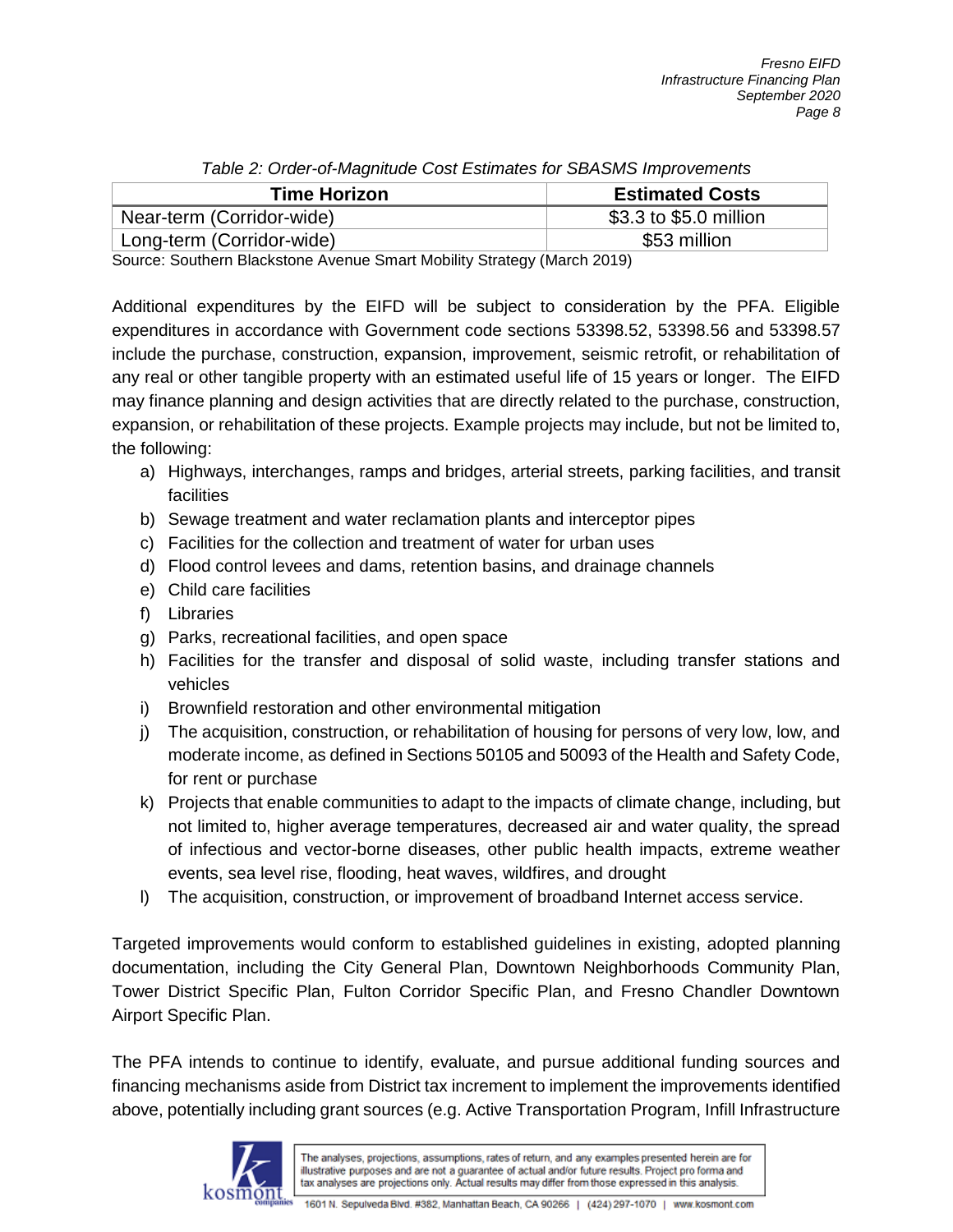Grant Program, Economic Development Administration Public Works and Economic Adjustment Assistance Program<sup>1</sup>), complementary district formation (e.g. Community Facilities District, Property-Based Improvement District), impact fees, private sector investment incentivized by the formation of the EIFD itself and its federal Opportunity Zone designation, and/or other sources.

Private sector developers will be responsible for funding project-specific / fair-share / in-tract infrastructure. Some public facilities included in the EIFD area are anticipated to be provided by governmental entities without assistance from the District. There are no public facilities anticipated to be provided jointly by the private sector and governmental entities, however it is possible that private sector developers may advance funding for improvements, with anticipation to be partially reimbursed with EIFD proceeds. Such case-specific agreements would come before the PFA for approval at the appropriate time.

In accordance with Government Code Section 53398.69, the EIFD may expend up to 10 percent of any accrued tax increment in the first two years of the effective date of the EIFD on planning and dissemination of information to the residents within the EIFD boundaries about the IFP and planned activities to be funded by the EIFD, including reimbursement of the City's advanced funding of such eligible costs.

In addition, in accordance with Government Code Section 53398.76, costs incurred by the City and the County of Fresno in connection with the division of taxes for the EIFD are eligible to be paid by the EIFD. This IFP estimates administrative costs at approximately \$25,000 annually.

<sup>1</sup> As of the drafting of this IFP, the federal Economic Development Administration Public Works and Economic Adjustment Assistance Program includes an additional \$1.467 billion in federal Coronavirus Aid, Relief, And Economic Security (CARES) Act funding available to eligible grantees in communities impacted by the coronavirus pandemic.



 $\overline{a}$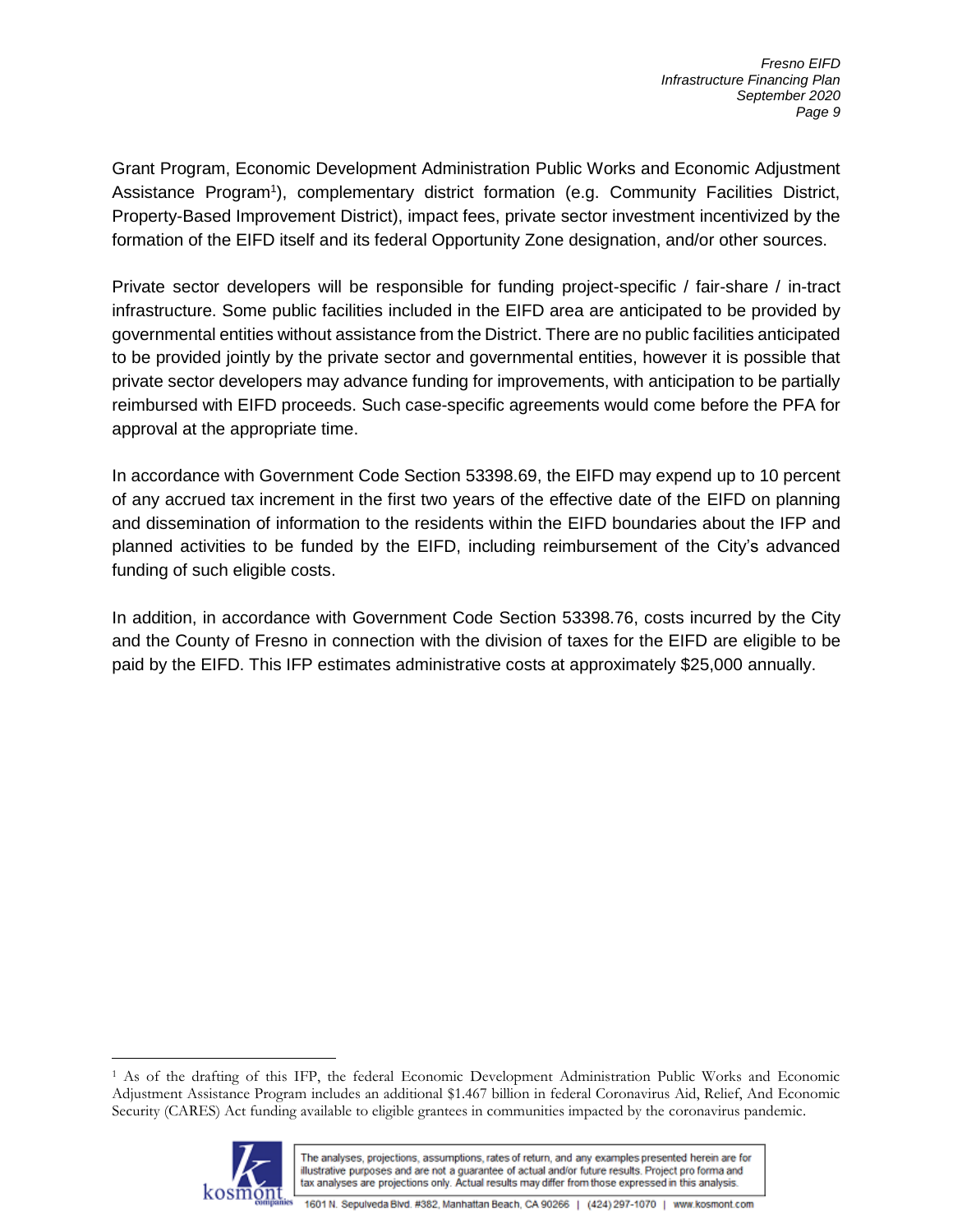# **4.0 Finding of Communitywide Significance**

Implementation of the District promotes the goals of the City's General Plan, facilitates implementation of regional connectivity through various modes of transportation, and provides the infrastructure foundation for the development of critically-needed housing in the community and greater region. The District supports job creation, improvement of quality of life, and promotion of environmental sustainability, all in an area designated entirely as Disadvantaged Community (DAC) census tracts based on the California Environmental Protection Agency (CalEPA) CalEnviroScreen tool (version 3.0).

Specific communitywide and regional benefits anticipated to be generated by the District include:

- \$9.9 million in net fiscal impact to the City over 50 years (on a present-value basis)
- 10,056 housing units within the District
- 22,310 direct, indirect, and induced temporary, construction-related job-years<sup>2</sup> in the City and County
- 910 direct, permanent jobs in the City
- 315 additional indirect and induced permanent jobs in the City and County (total of 1,225 direct, indirect, and induced jobs)
- \$3.6 billion in economic output from construction in the City and County
- \$211 million in annual ongoing economic output in the City and County.

<sup>&</sup>lt;sup>2</sup> A job-year is defined as one year of employment for one employee.



 $\overline{a}$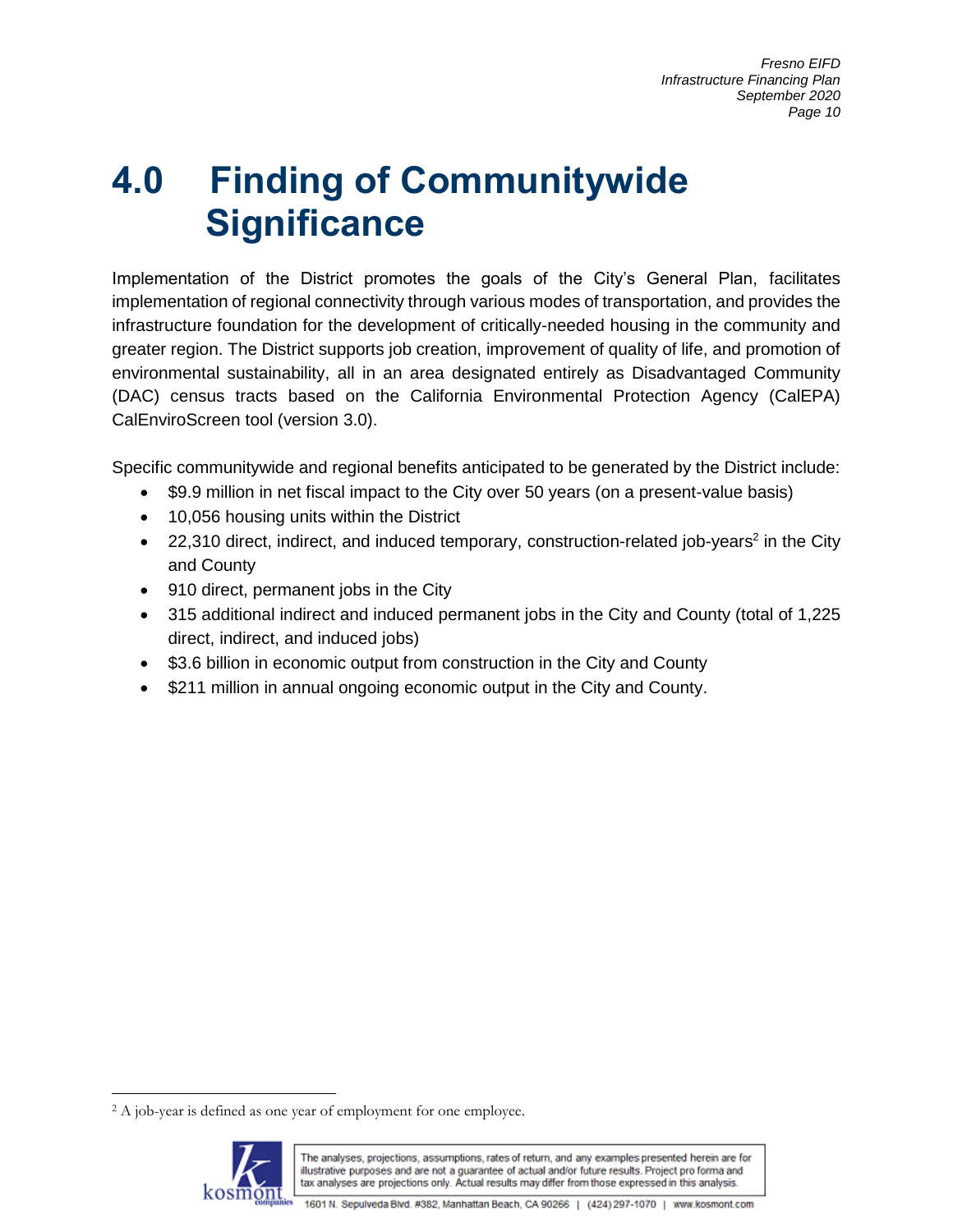# **5.0 Financing Section**

*Projections included in this IFP are based on research and analysis of available data at the time of IFP for purposes of planning and illustration. Actual results may differ from those expressed in this document.*

Aside from the City, no other taxing entity is contributing property tax increment to the District. It is anticipated that property tax increment will be utilized on both a "pay-as-you-go" basis as well as security for tax increment bond issuance or loan acquisition.

The Fresno EIFD includes overlap with former Redevelopment Project Area boundaries of the former Fresno Redevelopment Agency, and so property tax revenues generated by the properties within the overlapping area will flow according to the Redevelopment Agency dissolution statutes until all of the Successor Agency's obligations are retired (currently anticipated in 2045). Redevelopment Property Tax Trust Fund ("RPTTF") residual revenues are intended to be contributed by the City to the District as part of the maximum allocations outlined in the following sections.

The analysis and projections herein reflect the City's intention to dedicate incremental property tax revenue allocated to the City in lieu of motor vehicle license fees to the District pursuant to Government Code Section 53398.75(e)(1) in addition and in proportion to the more typical incremental AB8 property tax.

### **5.1 Maximum Portion of Incremental Tax Revenue Dedicated to the District**

The maximum portion of the City's property tax increment to be committed to the District will be 33% throughout the District lifetime.

### **5.2 Projection of District Tax Revenues by Year**

Table 3 provides an overview of the projected growth of assessed value, property tax increment, and City and County contributions to the District over the District lifetime. It is expected that a total of approximately \$346,000,000 of incremental tax revenues will be allocated to the District by the City.

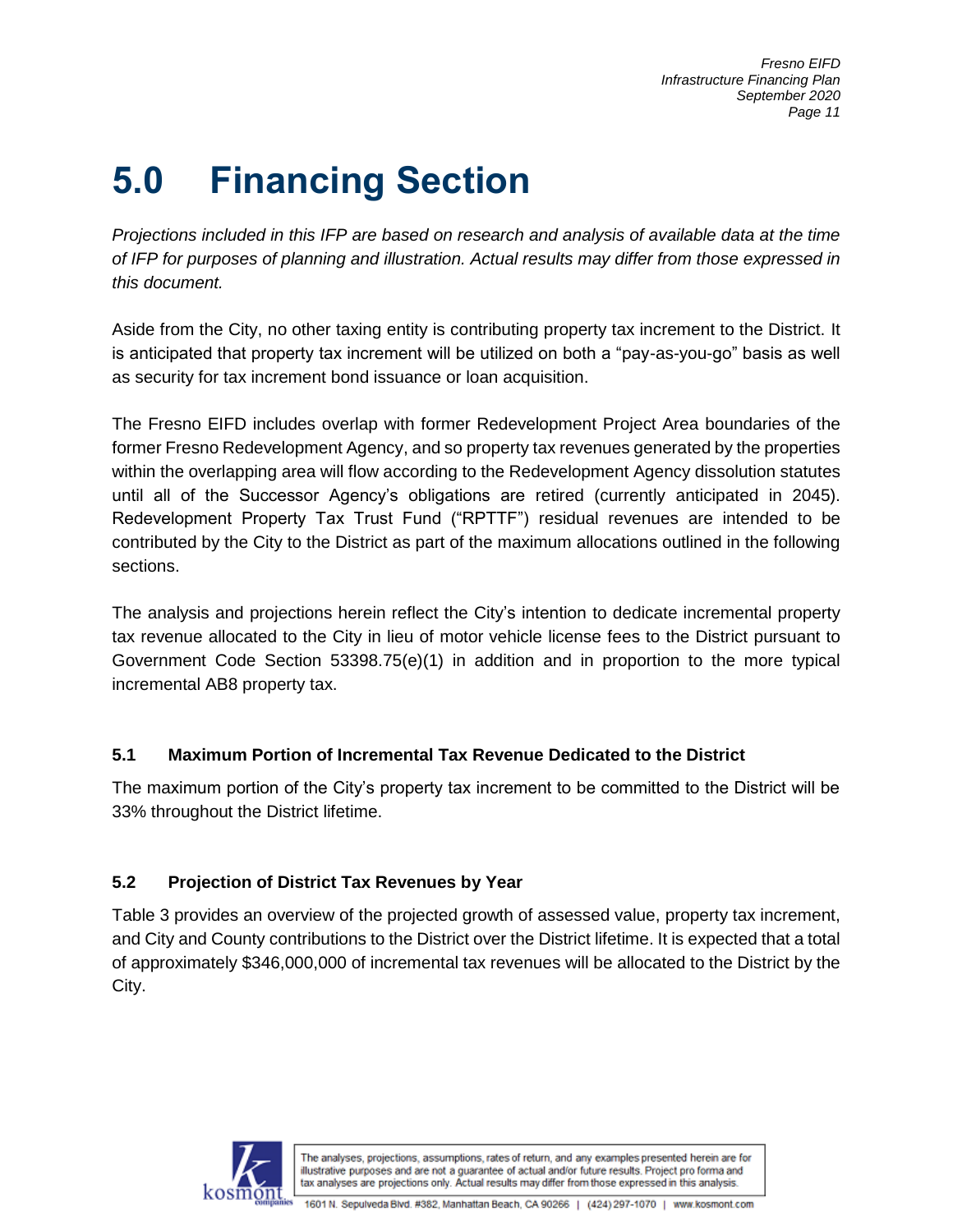| Approx.<br>Weighted<br><b>Property Tax</b><br>City<br><b>City MVLF</b><br><b>City MVLF</b><br><b>City MVLF</b><br>City<br>Equivalent<br><b>Average City</b><br><b>City Share</b><br>Incremental<br>Increment @<br>Increment<br>Increment<br><b>City MVLF</b><br>Share<br>Increment<br><b>Fiscal Year</b><br>Increment<br>Share<br>Allocated<br><b>Assessed Value</b><br>1% General<br>Available<br>Allocated<br>Share<br>Available<br>Allocated<br><b>Allocated</b><br>Available<br>Levy<br>Available<br>\$0<br>\$0<br>\$0<br>\$0<br>$\bf{0}$<br>2020 / 2021<br>\$0<br>\$0<br>23.4%<br>33%<br>12.1%<br>33%<br>\$0<br>$\mathbf{1}$<br>2021 / 2022<br>\$215,163,805<br>\$2,151,638<br>23.4%<br>\$502,995<br>33%<br>\$165,988<br>12.1%<br>\$259,740<br>33%<br>\$85,714<br>$\overline{2}$<br>2022 / 2023<br>\$4,377,538<br>\$337,705<br>\$437,753,834<br>23.4%<br>\$1,023,350<br>33%<br>12.1%<br>\$528,444<br>33%<br>\$174,387<br>$\overline{\mathbf{3}}$<br>2023 / 2024<br>\$667,981,070<br>\$6,679,811<br>23.4%<br>\$1,561,559<br>33%<br>\$515,314<br>12.1%<br>\$806,368<br>33%<br>\$266,101<br>4<br>2024 / 2025<br>\$906,061,966<br>\$9,060,620<br>23.4%<br>\$2,118,127<br>33%<br>\$698,982<br>12.1%<br>\$1,093,772<br>33%<br>\$360,945<br>5<br>2025 / 2026<br>\$12,107,790<br>23.4%<br>\$2,830,473<br>\$934,056<br>\$1,461,618<br>\$482,334<br>\$1,210,779,023<br>33%<br>12.1%<br>33%<br>$\boldsymbol{6}$<br>2026 / 2027<br>\$1,466,410,355<br>\$14,664,104<br>\$3,428,070<br>\$1,131,263<br>12.1%<br>\$1,770,209<br>\$584,169<br>23.4%<br>33%<br>33%<br>$\overline{7}$<br>2027 / 2028<br>\$1,730,602,300<br>\$17,306,023<br>23.4%<br>\$4,045,679<br>\$1,335,074<br>12.1%<br>\$2,089,134<br>\$689,414<br>33%<br>33%<br>$\pmb{8}$<br>2028 / 2029<br>\$798,165<br>\$2,003,595,030<br>\$20,035,950<br>23.4%<br>\$4,683,862<br>33%<br>\$1,545,675<br>12.1%<br>\$2,418,683<br>33%<br>9<br>2029 / 2030<br>\$2,289,291,884<br>\$22,892,919<br>23.4%<br>\$5,351,744<br>\$1,766,076<br>12.1%<br>\$2,763,568<br>\$911,978<br>33%<br>33%<br>\$26,257,770<br>10<br>2030 / 2031<br>\$2,625,777,042<br>23.4%<br>\$6,138,355<br>\$2,025,657<br>12.1%<br>\$3,169,764<br>33%<br>\$1,046,022<br>33%<br>2031 / 2032<br>\$29,276,518<br>11<br>\$2,927,651,795<br>23.4%<br>\$6,844,056<br>\$2,258,539<br>12.1%<br>\$3,534,178<br>\$1,166,279<br>33%<br>33%<br>12<br>2032 / 2033<br>\$3,239,370,900<br>\$32,393,709<br>23.4%<br>\$2,499,015<br>12.1%<br>\$7,572,771<br>33%<br>\$3,910,477<br>33%<br>\$1,290,457<br>13<br>2033 / 2034<br>\$3,561,207,380<br>\$35,612,074<br>23.4%<br>\$8,325,138<br>33%<br>\$2,747,295<br>12.1%<br>\$4,298,989<br>33%<br>\$1,418,666<br>\$39,068,999<br>14<br>2034 / 2035<br>\$3,906,899,926<br>23.4%<br>\$9,133,273<br>\$3,013,980<br>12.1%<br>\$4,716,299<br>\$1,556,379<br>33%<br>33%<br>15<br>\$3,278,732<br>2035 / 2036<br>\$4,250,087,506<br>\$42,500,875<br>\$9,935,553<br>12.1%<br>\$5,130,585<br>\$1,693,093<br>23.4%<br>33%<br>33%<br>16<br>2036 / 2037<br>\$4,394,105,667<br>\$43,941,057<br>23.4%<br>\$10,272,228<br>\$3,389,835<br>12.1%<br>\$5,304,440<br>\$1,750,465<br>33%<br>33%<br>17<br>2037 / 2038<br>\$45,410,042<br>23.4%<br>\$10,615,637<br>\$3,503,160<br>\$5,481,771<br>\$1,808,985<br>\$4,541,004,192<br>33%<br>12.1%<br>33%<br>18<br>2038 / 2039<br>\$4,690,840,687<br>\$46,908,407<br>\$3,618,752<br>12.1%<br>\$5,662,650<br>\$1,868,674<br>23.4%<br>\$10,965,914<br>33%<br>33%<br>19<br>2039 / 2040<br>\$4,843,673,912<br>\$48,436,739<br>23.4%<br>\$11,323,197<br>33%<br>\$3,736,655<br>12.1%<br>\$5,847,146<br>33%<br>\$1,929,558<br>\$5,666,213<br>20<br>2040 / 2041<br>\$4,999,563,802<br>\$49,995,638<br>\$11,687,625<br>\$3,856,916<br>12.1%<br>\$6,035,332<br>33%<br>\$1,991,659<br>23.4%<br>33%<br>21<br>2041 / 2042<br>\$5,158,571,490<br>\$51,585,715<br>23.4%<br>\$12,059,342<br>\$3,979,583<br>12.1%<br>\$6,227,281<br>\$2,055,003<br>33%<br>33%<br>2042 / 2043<br>\$53,207,593<br>22<br>\$5,320,759,331<br>23.4%<br>\$12,438,493<br>33%<br>\$4,104,703<br>12.1%<br>\$6,423,070<br>33%<br>\$2,119,613<br>\$6,224,316<br>23<br>\$6,417,841<br>2043 / 2044<br>\$5,486,190,929<br>\$54,861,909<br>23.4%<br>\$12,825,228<br>\$4,232,325<br>12.1%<br>\$6,622,774<br>\$2,185,515<br>33%<br>33%<br>24<br>2044 / 2045<br>\$56,549,312<br>\$4,362,500<br>12.1%<br>\$2,252,736<br>\$6,615,236<br>\$5,654,931,159<br>23.4%<br>\$13,219,697<br>33%<br>\$6,826,472<br>33%<br>25<br>2045 / 2046<br>\$5,827,046,193<br>\$58,270,462<br>23.4%<br>\$13,622,055<br>33%<br>\$4,495,278<br>12.1%<br>\$7,034,245<br>33%<br>\$2,321,301<br>26<br>2046 / 2047<br>\$6,002,603,528<br>\$60,026,035<br>23.4%<br>\$14,032,460<br>\$4,630,712<br>12.1%<br>\$7,246,173<br>\$2,391,237<br>33%<br>33%<br>27<br>2047 / 2048<br>\$6,181,672,010<br>\$61,816,720<br>23.4%<br>\$14,451,074<br>\$4,768,854<br>12.1%<br>\$7,462,339<br>\$2,462,572<br>33%<br>33%<br>2048 / 2049<br>\$63,643,219<br>\$4,909,760<br>28<br>\$6,364,321,862<br>23.4%<br>\$14,878,060<br>12.1%<br>\$7,682,829<br>\$2,535,333<br>33%<br>33%<br>29<br>2049 / 2050<br>\$65,506,247<br>\$5,053,483<br>\$7,907,728<br>\$2,609,550<br>\$6,550,624,711<br>23.4%<br>\$15,313,585<br>33%<br>12.1%<br>33%<br>30<br>2050 / 2051<br>\$6,740,653,616<br>\$67,406,536<br>\$5,200,081<br>12.1%<br>\$8,137,126<br>\$2,685,252<br>23.4%<br>\$15,757,821<br>33%<br>33%<br>31<br>2051 / 2052<br>\$6,934,483,100<br>\$69,344,831<br>23.4%<br>\$16,210,942<br>\$5,349,611<br>12.1%<br>\$8,371,111<br>33%<br>\$2,762,467<br>\$8,112,078<br>33%<br>32<br>2052 / 2053<br>\$7,132,189,173<br>\$71,321,892<br>23.4%<br>\$16,673,125<br>\$5,502,131<br>12.1%<br>\$8,609,776<br>33%<br>\$2,841,226<br>33%<br>33<br>2053 / 2054<br>\$7,333,849,368<br>\$73,338,494<br>23.4%<br>\$17,144,552<br>\$5,657,702<br>12.1%<br>\$8,853,215<br>\$2,921,561<br>33%<br>33%<br>34<br>2054 / 2055<br>\$7,539,542,767<br>\$75,395,428<br>23.4%<br>\$17,625,408<br>\$5,816,385<br>\$9,101,522<br>33%<br>\$3,003,502<br>\$8,819,887<br>33%<br>12.1%<br>35<br>2055 / 2056<br>\$7,749,350,034<br>\$77,493,500<br>\$18,115,880<br>\$5,978,240<br>12.1%<br>\$9,354,795<br>\$3,087,083<br>23.4%<br>33%<br>33%<br>36<br>2056 / 2057<br>\$6,143,334<br>12.1%<br>\$7,963,353,446<br>\$79,633,534<br>23.4%<br>\$18,616,162<br>33%<br>\$9,613,134<br>33%<br>\$3,172,334<br>37<br>2057 / 2058<br>\$8,181,636,926<br>\$81,816,369<br>23.4%<br>\$19,126,450<br>33%<br>\$6,311,728<br>12.1%<br>\$9,876,640<br>33%<br>\$3,259,291<br>38<br>2058 / 2059<br>\$8,404,286,076<br>\$84,042,861<br>23.4%<br>\$19,646,943<br>\$6,483,491<br>12.1%<br>\$10,145,416<br>\$3,347,987<br>33%<br>33%<br>39<br>2059 / 2060<br>\$8,631,388,209<br>\$86,313,882<br>23.4%<br>\$6,658,689<br>12.1%<br>\$3,438,457<br>\$20,177,846<br>33%<br>\$10,419,567<br>33%<br>40<br>2060 / 2061<br>\$8,863,032,384<br>\$88,630,324<br>23.4%<br>\$20,719,368<br>33%<br>\$6,837,391<br>12.1%<br>\$10,699,201<br>33%<br>\$3,530,736<br>41<br>2061 / 2062<br>\$9,099,309,443<br>\$90,993,094<br>23.4%<br>\$21,271,719<br>33%<br>\$7,019,667<br>12.1%<br>\$10,984,428<br>33%<br>\$3,624,861<br>2062 / 2063<br>\$9,340,312,044<br>\$93,403,120<br>\$21,835,118<br>\$7,205,589<br>42<br>23.4%<br>33%<br>12.1%<br>\$11,275,360<br>33%<br>\$3,720,869<br>2063 / 2064<br>\$95,861,347<br>\$22,409,785<br>43<br>\$9,586,134,696<br>\$7,395,229<br>\$11,572,110<br>\$3,818,796<br>23.4%<br>33%<br>12.1%<br>33%<br>\$9,836,873,801<br>\$98,368,738<br>\$22,995,945<br>\$7,588,662<br>\$11,874,795<br>\$3,918,682<br>2064 / 2065<br>23.4%<br>12.1%<br>44<br>33%<br>33%<br>2065 / 2066<br>\$10,092,627,688<br>\$100,926,277<br>23.4%<br>\$23,593,828<br>\$7,785,963<br>12.1%<br>\$12,183,534<br>\$4,020,566<br>45<br>33%<br>33%<br>\$10,353,496,654 \$103,534,967<br>\$24,203,669<br>2066 / 2067<br>23.4%<br>\$7,987,211<br>\$12,498,447<br>\$4,124,488<br>33%<br>12.1%<br>33%<br>46<br>\$10,619,582,998 \$106,195,830<br>\$4,230,488<br>2067 / 2068<br>\$24,825,707<br>\$8,192,483<br>\$12,819,659<br>47<br>23.4%<br>33%<br>12.1%<br>33%<br>2068 / 2069<br>\$10,890,991,069 \$108,909,911<br>\$8,401,861<br>48<br>23.4%<br>\$25,460,186<br>33%<br>12.1%<br>\$13,147,295<br>33%<br>\$4,338,607<br>\$11,167,827,302 \$111,678,273<br>\$8,615,427<br>49<br>2069 / 2070<br>23.4%<br>\$26,107,354<br>33%<br>12.1%<br>\$13,481,484<br>33%<br>\$4,448,890<br>\$11,450,200,260<br>50<br>2070 / 2071<br>\$114,502,003<br>23.4%<br>\$26,767,465<br>\$8,833,263<br>\$13,822,357<br>\$4,561,378<br>33%<br>12.1%<br>33%<br>\$2,953,656,643<br>\$690,484,876<br>\$227,860,009<br>\$356,557,050<br>\$117,663,826<br>Total<br>@3.0%<br>\$1,153,482,412<br>\$269,652,928<br>\$88,985,466<br>\$139,245,124<br>\$45,950,891<br><b>Present Value</b> |  |  | <b>City AB8 Contribution</b> |  | <b>City MVLF Contribution</b> |  |  |  |                     |
|-------------------------------------------------------------------------------------------------------------------------------------------------------------------------------------------------------------------------------------------------------------------------------------------------------------------------------------------------------------------------------------------------------------------------------------------------------------------------------------------------------------------------------------------------------------------------------------------------------------------------------------------------------------------------------------------------------------------------------------------------------------------------------------------------------------------------------------------------------------------------------------------------------------------------------------------------------------------------------------------------------------------------------------------------------------------------------------------------------------------------------------------------------------------------------------------------------------------------------------------------------------------------------------------------------------------------------------------------------------------------------------------------------------------------------------------------------------------------------------------------------------------------------------------------------------------------------------------------------------------------------------------------------------------------------------------------------------------------------------------------------------------------------------------------------------------------------------------------------------------------------------------------------------------------------------------------------------------------------------------------------------------------------------------------------------------------------------------------------------------------------------------------------------------------------------------------------------------------------------------------------------------------------------------------------------------------------------------------------------------------------------------------------------------------------------------------------------------------------------------------------------------------------------------------------------------------------------------------------------------------------------------------------------------------------------------------------------------------------------------------------------------------------------------------------------------------------------------------------------------------------------------------------------------------------------------------------------------------------------------------------------------------------------------------------------------------------------------------------------------------------------------------------------------------------------------------------------------------------------------------------------------------------------------------------------------------------------------------------------------------------------------------------------------------------------------------------------------------------------------------------------------------------------------------------------------------------------------------------------------------------------------------------------------------------------------------------------------------------------------------------------------------------------------------------------------------------------------------------------------------------------------------------------------------------------------------------------------------------------------------------------------------------------------------------------------------------------------------------------------------------------------------------------------------------------------------------------------------------------------------------------------------------------------------------------------------------------------------------------------------------------------------------------------------------------------------------------------------------------------------------------------------------------------------------------------------------------------------------------------------------------------------------------------------------------------------------------------------------------------------------------------------------------------------------------------------------------------------------------------------------------------------------------------------------------------------------------------------------------------------------------------------------------------------------------------------------------------------------------------------------------------------------------------------------------------------------------------------------------------------------------------------------------------------------------------------------------------------------------------------------------------------------------------------------------------------------------------------------------------------------------------------------------------------------------------------------------------------------------------------------------------------------------------------------------------------------------------------------------------------------------------------------------------------------------------------------------------------------------------------------------------------------------------------------------------------------------------------------------------------------------------------------------------------------------------------------------------------------------------------------------------------------------------------------------------------------------------------------------------------------------------------------------------------------------------------------------------------------------------------------------------------------------------------------------------------------------------------------------------------------------------------------------------------------------------------------------------------------------------------------------------------------------------------------------------------------------------------------------------------------------------------------------------------------------------------------------------------------------------------------------------------------------------------------------------------------------------------------------------------------------------------------------------------------------------------------------------------------------------------------------------------------------------------------------------------------------------------------------------------------------------------------------------------------------------------------------------------------------------------------------------------------------------------------------------------------------------------------------------------------------------------------------------------------------------------------------------------------------------------------------------------------------------------------------------------------------------------------------------------------------------------------------------------------------------------------------------------------------------------------------------------------------------------------------------------------------------------------------------------------------------------------------------------------------------------------------------------------------------------------------------------------------------------------------------------------------------------------------------------------------------------------------------------------------------------------------------------------------------------------------------------------------------------------------------------------------------------------------------------------------------------------------------------------------------------------------------------------------------------------------------------------------------------------------------------------------------|--|--|------------------------------|--|-------------------------------|--|--|--|---------------------|
|                                                                                                                                                                                                                                                                                                                                                                                                                                                                                                                                                                                                                                                                                                                                                                                                                                                                                                                                                                                                                                                                                                                                                                                                                                                                                                                                                                                                                                                                                                                                                                                                                                                                                                                                                                                                                                                                                                                                                                                                                                                                                                                                                                                                                                                                                                                                                                                                                                                                                                                                                                                                                                                                                                                                                                                                                                                                                                                                                                                                                                                                                                                                                                                                                                                                                                                                                                                                                                                                                                                                                                                                                                                                                                                                                                                                                                                                                                                                                                                                                                                                                                                                                                                                                                                                                                                                                                                                                                                                                                                                                                                                                                                                                                                                                                                                                                                                                                                                                                                                                                                                                                                                                                                                                                                                                                                                                                                                                                                                                                                                                                                                                                                                                                                                                                                                                                                                                                                                                                                                                                                                                                                                                                                                                                                                                                                                                                                                                                                                                                                                                                                                                                                                                                                                                                                                                                                                                                                                                                                                                                                                                                                                                                                                                                                                                                                                                                                                                                                                                                                                                                                                                                                                                                                                                                                                                                                                                                                                                                                                                                                                                                                                                                                                                                                                                                                                                                                                                                                                                                                                                                                                                                                                                                                   |  |  |                              |  |                               |  |  |  |                     |
|                                                                                                                                                                                                                                                                                                                                                                                                                                                                                                                                                                                                                                                                                                                                                                                                                                                                                                                                                                                                                                                                                                                                                                                                                                                                                                                                                                                                                                                                                                                                                                                                                                                                                                                                                                                                                                                                                                                                                                                                                                                                                                                                                                                                                                                                                                                                                                                                                                                                                                                                                                                                                                                                                                                                                                                                                                                                                                                                                                                                                                                                                                                                                                                                                                                                                                                                                                                                                                                                                                                                                                                                                                                                                                                                                                                                                                                                                                                                                                                                                                                                                                                                                                                                                                                                                                                                                                                                                                                                                                                                                                                                                                                                                                                                                                                                                                                                                                                                                                                                                                                                                                                                                                                                                                                                                                                                                                                                                                                                                                                                                                                                                                                                                                                                                                                                                                                                                                                                                                                                                                                                                                                                                                                                                                                                                                                                                                                                                                                                                                                                                                                                                                                                                                                                                                                                                                                                                                                                                                                                                                                                                                                                                                                                                                                                                                                                                                                                                                                                                                                                                                                                                                                                                                                                                                                                                                                                                                                                                                                                                                                                                                                                                                                                                                                                                                                                                                                                                                                                                                                                                                                                                                                                                                                   |  |  |                              |  |                               |  |  |  | <b>Total Taxes</b>  |
|                                                                                                                                                                                                                                                                                                                                                                                                                                                                                                                                                                                                                                                                                                                                                                                                                                                                                                                                                                                                                                                                                                                                                                                                                                                                                                                                                                                                                                                                                                                                                                                                                                                                                                                                                                                                                                                                                                                                                                                                                                                                                                                                                                                                                                                                                                                                                                                                                                                                                                                                                                                                                                                                                                                                                                                                                                                                                                                                                                                                                                                                                                                                                                                                                                                                                                                                                                                                                                                                                                                                                                                                                                                                                                                                                                                                                                                                                                                                                                                                                                                                                                                                                                                                                                                                                                                                                                                                                                                                                                                                                                                                                                                                                                                                                                                                                                                                                                                                                                                                                                                                                                                                                                                                                                                                                                                                                                                                                                                                                                                                                                                                                                                                                                                                                                                                                                                                                                                                                                                                                                                                                                                                                                                                                                                                                                                                                                                                                                                                                                                                                                                                                                                                                                                                                                                                                                                                                                                                                                                                                                                                                                                                                                                                                                                                                                                                                                                                                                                                                                                                                                                                                                                                                                                                                                                                                                                                                                                                                                                                                                                                                                                                                                                                                                                                                                                                                                                                                                                                                                                                                                                                                                                                                                                   |  |  |                              |  |                               |  |  |  | <b>Allocated to</b> |
|                                                                                                                                                                                                                                                                                                                                                                                                                                                                                                                                                                                                                                                                                                                                                                                                                                                                                                                                                                                                                                                                                                                                                                                                                                                                                                                                                                                                                                                                                                                                                                                                                                                                                                                                                                                                                                                                                                                                                                                                                                                                                                                                                                                                                                                                                                                                                                                                                                                                                                                                                                                                                                                                                                                                                                                                                                                                                                                                                                                                                                                                                                                                                                                                                                                                                                                                                                                                                                                                                                                                                                                                                                                                                                                                                                                                                                                                                                                                                                                                                                                                                                                                                                                                                                                                                                                                                                                                                                                                                                                                                                                                                                                                                                                                                                                                                                                                                                                                                                                                                                                                                                                                                                                                                                                                                                                                                                                                                                                                                                                                                                                                                                                                                                                                                                                                                                                                                                                                                                                                                                                                                                                                                                                                                                                                                                                                                                                                                                                                                                                                                                                                                                                                                                                                                                                                                                                                                                                                                                                                                                                                                                                                                                                                                                                                                                                                                                                                                                                                                                                                                                                                                                                                                                                                                                                                                                                                                                                                                                                                                                                                                                                                                                                                                                                                                                                                                                                                                                                                                                                                                                                                                                                                                                                   |  |  |                              |  |                               |  |  |  | <b>EIFD</b>         |
|                                                                                                                                                                                                                                                                                                                                                                                                                                                                                                                                                                                                                                                                                                                                                                                                                                                                                                                                                                                                                                                                                                                                                                                                                                                                                                                                                                                                                                                                                                                                                                                                                                                                                                                                                                                                                                                                                                                                                                                                                                                                                                                                                                                                                                                                                                                                                                                                                                                                                                                                                                                                                                                                                                                                                                                                                                                                                                                                                                                                                                                                                                                                                                                                                                                                                                                                                                                                                                                                                                                                                                                                                                                                                                                                                                                                                                                                                                                                                                                                                                                                                                                                                                                                                                                                                                                                                                                                                                                                                                                                                                                                                                                                                                                                                                                                                                                                                                                                                                                                                                                                                                                                                                                                                                                                                                                                                                                                                                                                                                                                                                                                                                                                                                                                                                                                                                                                                                                                                                                                                                                                                                                                                                                                                                                                                                                                                                                                                                                                                                                                                                                                                                                                                                                                                                                                                                                                                                                                                                                                                                                                                                                                                                                                                                                                                                                                                                                                                                                                                                                                                                                                                                                                                                                                                                                                                                                                                                                                                                                                                                                                                                                                                                                                                                                                                                                                                                                                                                                                                                                                                                                                                                                                                                                   |  |  |                              |  |                               |  |  |  |                     |
|                                                                                                                                                                                                                                                                                                                                                                                                                                                                                                                                                                                                                                                                                                                                                                                                                                                                                                                                                                                                                                                                                                                                                                                                                                                                                                                                                                                                                                                                                                                                                                                                                                                                                                                                                                                                                                                                                                                                                                                                                                                                                                                                                                                                                                                                                                                                                                                                                                                                                                                                                                                                                                                                                                                                                                                                                                                                                                                                                                                                                                                                                                                                                                                                                                                                                                                                                                                                                                                                                                                                                                                                                                                                                                                                                                                                                                                                                                                                                                                                                                                                                                                                                                                                                                                                                                                                                                                                                                                                                                                                                                                                                                                                                                                                                                                                                                                                                                                                                                                                                                                                                                                                                                                                                                                                                                                                                                                                                                                                                                                                                                                                                                                                                                                                                                                                                                                                                                                                                                                                                                                                                                                                                                                                                                                                                                                                                                                                                                                                                                                                                                                                                                                                                                                                                                                                                                                                                                                                                                                                                                                                                                                                                                                                                                                                                                                                                                                                                                                                                                                                                                                                                                                                                                                                                                                                                                                                                                                                                                                                                                                                                                                                                                                                                                                                                                                                                                                                                                                                                                                                                                                                                                                                                                                   |  |  |                              |  |                               |  |  |  |                     |
|                                                                                                                                                                                                                                                                                                                                                                                                                                                                                                                                                                                                                                                                                                                                                                                                                                                                                                                                                                                                                                                                                                                                                                                                                                                                                                                                                                                                                                                                                                                                                                                                                                                                                                                                                                                                                                                                                                                                                                                                                                                                                                                                                                                                                                                                                                                                                                                                                                                                                                                                                                                                                                                                                                                                                                                                                                                                                                                                                                                                                                                                                                                                                                                                                                                                                                                                                                                                                                                                                                                                                                                                                                                                                                                                                                                                                                                                                                                                                                                                                                                                                                                                                                                                                                                                                                                                                                                                                                                                                                                                                                                                                                                                                                                                                                                                                                                                                                                                                                                                                                                                                                                                                                                                                                                                                                                                                                                                                                                                                                                                                                                                                                                                                                                                                                                                                                                                                                                                                                                                                                                                                                                                                                                                                                                                                                                                                                                                                                                                                                                                                                                                                                                                                                                                                                                                                                                                                                                                                                                                                                                                                                                                                                                                                                                                                                                                                                                                                                                                                                                                                                                                                                                                                                                                                                                                                                                                                                                                                                                                                                                                                                                                                                                                                                                                                                                                                                                                                                                                                                                                                                                                                                                                                                                   |  |  |                              |  |                               |  |  |  | \$251,702           |
|                                                                                                                                                                                                                                                                                                                                                                                                                                                                                                                                                                                                                                                                                                                                                                                                                                                                                                                                                                                                                                                                                                                                                                                                                                                                                                                                                                                                                                                                                                                                                                                                                                                                                                                                                                                                                                                                                                                                                                                                                                                                                                                                                                                                                                                                                                                                                                                                                                                                                                                                                                                                                                                                                                                                                                                                                                                                                                                                                                                                                                                                                                                                                                                                                                                                                                                                                                                                                                                                                                                                                                                                                                                                                                                                                                                                                                                                                                                                                                                                                                                                                                                                                                                                                                                                                                                                                                                                                                                                                                                                                                                                                                                                                                                                                                                                                                                                                                                                                                                                                                                                                                                                                                                                                                                                                                                                                                                                                                                                                                                                                                                                                                                                                                                                                                                                                                                                                                                                                                                                                                                                                                                                                                                                                                                                                                                                                                                                                                                                                                                                                                                                                                                                                                                                                                                                                                                                                                                                                                                                                                                                                                                                                                                                                                                                                                                                                                                                                                                                                                                                                                                                                                                                                                                                                                                                                                                                                                                                                                                                                                                                                                                                                                                                                                                                                                                                                                                                                                                                                                                                                                                                                                                                                                                   |  |  |                              |  |                               |  |  |  | \$512,092           |
|                                                                                                                                                                                                                                                                                                                                                                                                                                                                                                                                                                                                                                                                                                                                                                                                                                                                                                                                                                                                                                                                                                                                                                                                                                                                                                                                                                                                                                                                                                                                                                                                                                                                                                                                                                                                                                                                                                                                                                                                                                                                                                                                                                                                                                                                                                                                                                                                                                                                                                                                                                                                                                                                                                                                                                                                                                                                                                                                                                                                                                                                                                                                                                                                                                                                                                                                                                                                                                                                                                                                                                                                                                                                                                                                                                                                                                                                                                                                                                                                                                                                                                                                                                                                                                                                                                                                                                                                                                                                                                                                                                                                                                                                                                                                                                                                                                                                                                                                                                                                                                                                                                                                                                                                                                                                                                                                                                                                                                                                                                                                                                                                                                                                                                                                                                                                                                                                                                                                                                                                                                                                                                                                                                                                                                                                                                                                                                                                                                                                                                                                                                                                                                                                                                                                                                                                                                                                                                                                                                                                                                                                                                                                                                                                                                                                                                                                                                                                                                                                                                                                                                                                                                                                                                                                                                                                                                                                                                                                                                                                                                                                                                                                                                                                                                                                                                                                                                                                                                                                                                                                                                                                                                                                                                                   |  |  |                              |  |                               |  |  |  | \$781,416           |
|                                                                                                                                                                                                                                                                                                                                                                                                                                                                                                                                                                                                                                                                                                                                                                                                                                                                                                                                                                                                                                                                                                                                                                                                                                                                                                                                                                                                                                                                                                                                                                                                                                                                                                                                                                                                                                                                                                                                                                                                                                                                                                                                                                                                                                                                                                                                                                                                                                                                                                                                                                                                                                                                                                                                                                                                                                                                                                                                                                                                                                                                                                                                                                                                                                                                                                                                                                                                                                                                                                                                                                                                                                                                                                                                                                                                                                                                                                                                                                                                                                                                                                                                                                                                                                                                                                                                                                                                                                                                                                                                                                                                                                                                                                                                                                                                                                                                                                                                                                                                                                                                                                                                                                                                                                                                                                                                                                                                                                                                                                                                                                                                                                                                                                                                                                                                                                                                                                                                                                                                                                                                                                                                                                                                                                                                                                                                                                                                                                                                                                                                                                                                                                                                                                                                                                                                                                                                                                                                                                                                                                                                                                                                                                                                                                                                                                                                                                                                                                                                                                                                                                                                                                                                                                                                                                                                                                                                                                                                                                                                                                                                                                                                                                                                                                                                                                                                                                                                                                                                                                                                                                                                                                                                                                                   |  |  |                              |  |                               |  |  |  | \$1,059,927         |
|                                                                                                                                                                                                                                                                                                                                                                                                                                                                                                                                                                                                                                                                                                                                                                                                                                                                                                                                                                                                                                                                                                                                                                                                                                                                                                                                                                                                                                                                                                                                                                                                                                                                                                                                                                                                                                                                                                                                                                                                                                                                                                                                                                                                                                                                                                                                                                                                                                                                                                                                                                                                                                                                                                                                                                                                                                                                                                                                                                                                                                                                                                                                                                                                                                                                                                                                                                                                                                                                                                                                                                                                                                                                                                                                                                                                                                                                                                                                                                                                                                                                                                                                                                                                                                                                                                                                                                                                                                                                                                                                                                                                                                                                                                                                                                                                                                                                                                                                                                                                                                                                                                                                                                                                                                                                                                                                                                                                                                                                                                                                                                                                                                                                                                                                                                                                                                                                                                                                                                                                                                                                                                                                                                                                                                                                                                                                                                                                                                                                                                                                                                                                                                                                                                                                                                                                                                                                                                                                                                                                                                                                                                                                                                                                                                                                                                                                                                                                                                                                                                                                                                                                                                                                                                                                                                                                                                                                                                                                                                                                                                                                                                                                                                                                                                                                                                                                                                                                                                                                                                                                                                                                                                                                                                                   |  |  |                              |  |                               |  |  |  | \$1,416,390         |
|                                                                                                                                                                                                                                                                                                                                                                                                                                                                                                                                                                                                                                                                                                                                                                                                                                                                                                                                                                                                                                                                                                                                                                                                                                                                                                                                                                                                                                                                                                                                                                                                                                                                                                                                                                                                                                                                                                                                                                                                                                                                                                                                                                                                                                                                                                                                                                                                                                                                                                                                                                                                                                                                                                                                                                                                                                                                                                                                                                                                                                                                                                                                                                                                                                                                                                                                                                                                                                                                                                                                                                                                                                                                                                                                                                                                                                                                                                                                                                                                                                                                                                                                                                                                                                                                                                                                                                                                                                                                                                                                                                                                                                                                                                                                                                                                                                                                                                                                                                                                                                                                                                                                                                                                                                                                                                                                                                                                                                                                                                                                                                                                                                                                                                                                                                                                                                                                                                                                                                                                                                                                                                                                                                                                                                                                                                                                                                                                                                                                                                                                                                                                                                                                                                                                                                                                                                                                                                                                                                                                                                                                                                                                                                                                                                                                                                                                                                                                                                                                                                                                                                                                                                                                                                                                                                                                                                                                                                                                                                                                                                                                                                                                                                                                                                                                                                                                                                                                                                                                                                                                                                                                                                                                                                                   |  |  |                              |  |                               |  |  |  | \$1,715,432         |
|                                                                                                                                                                                                                                                                                                                                                                                                                                                                                                                                                                                                                                                                                                                                                                                                                                                                                                                                                                                                                                                                                                                                                                                                                                                                                                                                                                                                                                                                                                                                                                                                                                                                                                                                                                                                                                                                                                                                                                                                                                                                                                                                                                                                                                                                                                                                                                                                                                                                                                                                                                                                                                                                                                                                                                                                                                                                                                                                                                                                                                                                                                                                                                                                                                                                                                                                                                                                                                                                                                                                                                                                                                                                                                                                                                                                                                                                                                                                                                                                                                                                                                                                                                                                                                                                                                                                                                                                                                                                                                                                                                                                                                                                                                                                                                                                                                                                                                                                                                                                                                                                                                                                                                                                                                                                                                                                                                                                                                                                                                                                                                                                                                                                                                                                                                                                                                                                                                                                                                                                                                                                                                                                                                                                                                                                                                                                                                                                                                                                                                                                                                                                                                                                                                                                                                                                                                                                                                                                                                                                                                                                                                                                                                                                                                                                                                                                                                                                                                                                                                                                                                                                                                                                                                                                                                                                                                                                                                                                                                                                                                                                                                                                                                                                                                                                                                                                                                                                                                                                                                                                                                                                                                                                                                                   |  |  |                              |  |                               |  |  |  | \$2,024,488         |
|                                                                                                                                                                                                                                                                                                                                                                                                                                                                                                                                                                                                                                                                                                                                                                                                                                                                                                                                                                                                                                                                                                                                                                                                                                                                                                                                                                                                                                                                                                                                                                                                                                                                                                                                                                                                                                                                                                                                                                                                                                                                                                                                                                                                                                                                                                                                                                                                                                                                                                                                                                                                                                                                                                                                                                                                                                                                                                                                                                                                                                                                                                                                                                                                                                                                                                                                                                                                                                                                                                                                                                                                                                                                                                                                                                                                                                                                                                                                                                                                                                                                                                                                                                                                                                                                                                                                                                                                                                                                                                                                                                                                                                                                                                                                                                                                                                                                                                                                                                                                                                                                                                                                                                                                                                                                                                                                                                                                                                                                                                                                                                                                                                                                                                                                                                                                                                                                                                                                                                                                                                                                                                                                                                                                                                                                                                                                                                                                                                                                                                                                                                                                                                                                                                                                                                                                                                                                                                                                                                                                                                                                                                                                                                                                                                                                                                                                                                                                                                                                                                                                                                                                                                                                                                                                                                                                                                                                                                                                                                                                                                                                                                                                                                                                                                                                                                                                                                                                                                                                                                                                                                                                                                                                                                                   |  |  |                              |  |                               |  |  |  | \$2,343,840         |
|                                                                                                                                                                                                                                                                                                                                                                                                                                                                                                                                                                                                                                                                                                                                                                                                                                                                                                                                                                                                                                                                                                                                                                                                                                                                                                                                                                                                                                                                                                                                                                                                                                                                                                                                                                                                                                                                                                                                                                                                                                                                                                                                                                                                                                                                                                                                                                                                                                                                                                                                                                                                                                                                                                                                                                                                                                                                                                                                                                                                                                                                                                                                                                                                                                                                                                                                                                                                                                                                                                                                                                                                                                                                                                                                                                                                                                                                                                                                                                                                                                                                                                                                                                                                                                                                                                                                                                                                                                                                                                                                                                                                                                                                                                                                                                                                                                                                                                                                                                                                                                                                                                                                                                                                                                                                                                                                                                                                                                                                                                                                                                                                                                                                                                                                                                                                                                                                                                                                                                                                                                                                                                                                                                                                                                                                                                                                                                                                                                                                                                                                                                                                                                                                                                                                                                                                                                                                                                                                                                                                                                                                                                                                                                                                                                                                                                                                                                                                                                                                                                                                                                                                                                                                                                                                                                                                                                                                                                                                                                                                                                                                                                                                                                                                                                                                                                                                                                                                                                                                                                                                                                                                                                                                                                                   |  |  |                              |  |                               |  |  |  | \$2,678,053         |
|                                                                                                                                                                                                                                                                                                                                                                                                                                                                                                                                                                                                                                                                                                                                                                                                                                                                                                                                                                                                                                                                                                                                                                                                                                                                                                                                                                                                                                                                                                                                                                                                                                                                                                                                                                                                                                                                                                                                                                                                                                                                                                                                                                                                                                                                                                                                                                                                                                                                                                                                                                                                                                                                                                                                                                                                                                                                                                                                                                                                                                                                                                                                                                                                                                                                                                                                                                                                                                                                                                                                                                                                                                                                                                                                                                                                                                                                                                                                                                                                                                                                                                                                                                                                                                                                                                                                                                                                                                                                                                                                                                                                                                                                                                                                                                                                                                                                                                                                                                                                                                                                                                                                                                                                                                                                                                                                                                                                                                                                                                                                                                                                                                                                                                                                                                                                                                                                                                                                                                                                                                                                                                                                                                                                                                                                                                                                                                                                                                                                                                                                                                                                                                                                                                                                                                                                                                                                                                                                                                                                                                                                                                                                                                                                                                                                                                                                                                                                                                                                                                                                                                                                                                                                                                                                                                                                                                                                                                                                                                                                                                                                                                                                                                                                                                                                                                                                                                                                                                                                                                                                                                                                                                                                                                                   |  |  |                              |  |                               |  |  |  | \$3,071,679         |
|                                                                                                                                                                                                                                                                                                                                                                                                                                                                                                                                                                                                                                                                                                                                                                                                                                                                                                                                                                                                                                                                                                                                                                                                                                                                                                                                                                                                                                                                                                                                                                                                                                                                                                                                                                                                                                                                                                                                                                                                                                                                                                                                                                                                                                                                                                                                                                                                                                                                                                                                                                                                                                                                                                                                                                                                                                                                                                                                                                                                                                                                                                                                                                                                                                                                                                                                                                                                                                                                                                                                                                                                                                                                                                                                                                                                                                                                                                                                                                                                                                                                                                                                                                                                                                                                                                                                                                                                                                                                                                                                                                                                                                                                                                                                                                                                                                                                                                                                                                                                                                                                                                                                                                                                                                                                                                                                                                                                                                                                                                                                                                                                                                                                                                                                                                                                                                                                                                                                                                                                                                                                                                                                                                                                                                                                                                                                                                                                                                                                                                                                                                                                                                                                                                                                                                                                                                                                                                                                                                                                                                                                                                                                                                                                                                                                                                                                                                                                                                                                                                                                                                                                                                                                                                                                                                                                                                                                                                                                                                                                                                                                                                                                                                                                                                                                                                                                                                                                                                                                                                                                                                                                                                                                                                                   |  |  |                              |  |                               |  |  |  | \$3,424,817         |
|                                                                                                                                                                                                                                                                                                                                                                                                                                                                                                                                                                                                                                                                                                                                                                                                                                                                                                                                                                                                                                                                                                                                                                                                                                                                                                                                                                                                                                                                                                                                                                                                                                                                                                                                                                                                                                                                                                                                                                                                                                                                                                                                                                                                                                                                                                                                                                                                                                                                                                                                                                                                                                                                                                                                                                                                                                                                                                                                                                                                                                                                                                                                                                                                                                                                                                                                                                                                                                                                                                                                                                                                                                                                                                                                                                                                                                                                                                                                                                                                                                                                                                                                                                                                                                                                                                                                                                                                                                                                                                                                                                                                                                                                                                                                                                                                                                                                                                                                                                                                                                                                                                                                                                                                                                                                                                                                                                                                                                                                                                                                                                                                                                                                                                                                                                                                                                                                                                                                                                                                                                                                                                                                                                                                                                                                                                                                                                                                                                                                                                                                                                                                                                                                                                                                                                                                                                                                                                                                                                                                                                                                                                                                                                                                                                                                                                                                                                                                                                                                                                                                                                                                                                                                                                                                                                                                                                                                                                                                                                                                                                                                                                                                                                                                                                                                                                                                                                                                                                                                                                                                                                                                                                                                                                                   |  |  |                              |  |                               |  |  |  | \$3,789,472         |
|                                                                                                                                                                                                                                                                                                                                                                                                                                                                                                                                                                                                                                                                                                                                                                                                                                                                                                                                                                                                                                                                                                                                                                                                                                                                                                                                                                                                                                                                                                                                                                                                                                                                                                                                                                                                                                                                                                                                                                                                                                                                                                                                                                                                                                                                                                                                                                                                                                                                                                                                                                                                                                                                                                                                                                                                                                                                                                                                                                                                                                                                                                                                                                                                                                                                                                                                                                                                                                                                                                                                                                                                                                                                                                                                                                                                                                                                                                                                                                                                                                                                                                                                                                                                                                                                                                                                                                                                                                                                                                                                                                                                                                                                                                                                                                                                                                                                                                                                                                                                                                                                                                                                                                                                                                                                                                                                                                                                                                                                                                                                                                                                                                                                                                                                                                                                                                                                                                                                                                                                                                                                                                                                                                                                                                                                                                                                                                                                                                                                                                                                                                                                                                                                                                                                                                                                                                                                                                                                                                                                                                                                                                                                                                                                                                                                                                                                                                                                                                                                                                                                                                                                                                                                                                                                                                                                                                                                                                                                                                                                                                                                                                                                                                                                                                                                                                                                                                                                                                                                                                                                                                                                                                                                                                                   |  |  |                              |  |                               |  |  |  | \$4,165,962         |
|                                                                                                                                                                                                                                                                                                                                                                                                                                                                                                                                                                                                                                                                                                                                                                                                                                                                                                                                                                                                                                                                                                                                                                                                                                                                                                                                                                                                                                                                                                                                                                                                                                                                                                                                                                                                                                                                                                                                                                                                                                                                                                                                                                                                                                                                                                                                                                                                                                                                                                                                                                                                                                                                                                                                                                                                                                                                                                                                                                                                                                                                                                                                                                                                                                                                                                                                                                                                                                                                                                                                                                                                                                                                                                                                                                                                                                                                                                                                                                                                                                                                                                                                                                                                                                                                                                                                                                                                                                                                                                                                                                                                                                                                                                                                                                                                                                                                                                                                                                                                                                                                                                                                                                                                                                                                                                                                                                                                                                                                                                                                                                                                                                                                                                                                                                                                                                                                                                                                                                                                                                                                                                                                                                                                                                                                                                                                                                                                                                                                                                                                                                                                                                                                                                                                                                                                                                                                                                                                                                                                                                                                                                                                                                                                                                                                                                                                                                                                                                                                                                                                                                                                                                                                                                                                                                                                                                                                                                                                                                                                                                                                                                                                                                                                                                                                                                                                                                                                                                                                                                                                                                                                                                                                                                                   |  |  |                              |  |                               |  |  |  | \$4,570,359         |
|                                                                                                                                                                                                                                                                                                                                                                                                                                                                                                                                                                                                                                                                                                                                                                                                                                                                                                                                                                                                                                                                                                                                                                                                                                                                                                                                                                                                                                                                                                                                                                                                                                                                                                                                                                                                                                                                                                                                                                                                                                                                                                                                                                                                                                                                                                                                                                                                                                                                                                                                                                                                                                                                                                                                                                                                                                                                                                                                                                                                                                                                                                                                                                                                                                                                                                                                                                                                                                                                                                                                                                                                                                                                                                                                                                                                                                                                                                                                                                                                                                                                                                                                                                                                                                                                                                                                                                                                                                                                                                                                                                                                                                                                                                                                                                                                                                                                                                                                                                                                                                                                                                                                                                                                                                                                                                                                                                                                                                                                                                                                                                                                                                                                                                                                                                                                                                                                                                                                                                                                                                                                                                                                                                                                                                                                                                                                                                                                                                                                                                                                                                                                                                                                                                                                                                                                                                                                                                                                                                                                                                                                                                                                                                                                                                                                                                                                                                                                                                                                                                                                                                                                                                                                                                                                                                                                                                                                                                                                                                                                                                                                                                                                                                                                                                                                                                                                                                                                                                                                                                                                                                                                                                                                                                                   |  |  |                              |  |                               |  |  |  | \$4,971,825         |
|                                                                                                                                                                                                                                                                                                                                                                                                                                                                                                                                                                                                                                                                                                                                                                                                                                                                                                                                                                                                                                                                                                                                                                                                                                                                                                                                                                                                                                                                                                                                                                                                                                                                                                                                                                                                                                                                                                                                                                                                                                                                                                                                                                                                                                                                                                                                                                                                                                                                                                                                                                                                                                                                                                                                                                                                                                                                                                                                                                                                                                                                                                                                                                                                                                                                                                                                                                                                                                                                                                                                                                                                                                                                                                                                                                                                                                                                                                                                                                                                                                                                                                                                                                                                                                                                                                                                                                                                                                                                                                                                                                                                                                                                                                                                                                                                                                                                                                                                                                                                                                                                                                                                                                                                                                                                                                                                                                                                                                                                                                                                                                                                                                                                                                                                                                                                                                                                                                                                                                                                                                                                                                                                                                                                                                                                                                                                                                                                                                                                                                                                                                                                                                                                                                                                                                                                                                                                                                                                                                                                                                                                                                                                                                                                                                                                                                                                                                                                                                                                                                                                                                                                                                                                                                                                                                                                                                                                                                                                                                                                                                                                                                                                                                                                                                                                                                                                                                                                                                                                                                                                                                                                                                                                                                                   |  |  |                              |  |                               |  |  |  | \$5,140,300         |
|                                                                                                                                                                                                                                                                                                                                                                                                                                                                                                                                                                                                                                                                                                                                                                                                                                                                                                                                                                                                                                                                                                                                                                                                                                                                                                                                                                                                                                                                                                                                                                                                                                                                                                                                                                                                                                                                                                                                                                                                                                                                                                                                                                                                                                                                                                                                                                                                                                                                                                                                                                                                                                                                                                                                                                                                                                                                                                                                                                                                                                                                                                                                                                                                                                                                                                                                                                                                                                                                                                                                                                                                                                                                                                                                                                                                                                                                                                                                                                                                                                                                                                                                                                                                                                                                                                                                                                                                                                                                                                                                                                                                                                                                                                                                                                                                                                                                                                                                                                                                                                                                                                                                                                                                                                                                                                                                                                                                                                                                                                                                                                                                                                                                                                                                                                                                                                                                                                                                                                                                                                                                                                                                                                                                                                                                                                                                                                                                                                                                                                                                                                                                                                                                                                                                                                                                                                                                                                                                                                                                                                                                                                                                                                                                                                                                                                                                                                                                                                                                                                                                                                                                                                                                                                                                                                                                                                                                                                                                                                                                                                                                                                                                                                                                                                                                                                                                                                                                                                                                                                                                                                                                                                                                                                                   |  |  |                              |  |                               |  |  |  | \$5,312,145         |
|                                                                                                                                                                                                                                                                                                                                                                                                                                                                                                                                                                                                                                                                                                                                                                                                                                                                                                                                                                                                                                                                                                                                                                                                                                                                                                                                                                                                                                                                                                                                                                                                                                                                                                                                                                                                                                                                                                                                                                                                                                                                                                                                                                                                                                                                                                                                                                                                                                                                                                                                                                                                                                                                                                                                                                                                                                                                                                                                                                                                                                                                                                                                                                                                                                                                                                                                                                                                                                                                                                                                                                                                                                                                                                                                                                                                                                                                                                                                                                                                                                                                                                                                                                                                                                                                                                                                                                                                                                                                                                                                                                                                                                                                                                                                                                                                                                                                                                                                                                                                                                                                                                                                                                                                                                                                                                                                                                                                                                                                                                                                                                                                                                                                                                                                                                                                                                                                                                                                                                                                                                                                                                                                                                                                                                                                                                                                                                                                                                                                                                                                                                                                                                                                                                                                                                                                                                                                                                                                                                                                                                                                                                                                                                                                                                                                                                                                                                                                                                                                                                                                                                                                                                                                                                                                                                                                                                                                                                                                                                                                                                                                                                                                                                                                                                                                                                                                                                                                                                                                                                                                                                                                                                                                                                                   |  |  |                              |  |                               |  |  |  | \$5,487,426         |
|                                                                                                                                                                                                                                                                                                                                                                                                                                                                                                                                                                                                                                                                                                                                                                                                                                                                                                                                                                                                                                                                                                                                                                                                                                                                                                                                                                                                                                                                                                                                                                                                                                                                                                                                                                                                                                                                                                                                                                                                                                                                                                                                                                                                                                                                                                                                                                                                                                                                                                                                                                                                                                                                                                                                                                                                                                                                                                                                                                                                                                                                                                                                                                                                                                                                                                                                                                                                                                                                                                                                                                                                                                                                                                                                                                                                                                                                                                                                                                                                                                                                                                                                                                                                                                                                                                                                                                                                                                                                                                                                                                                                                                                                                                                                                                                                                                                                                                                                                                                                                                                                                                                                                                                                                                                                                                                                                                                                                                                                                                                                                                                                                                                                                                                                                                                                                                                                                                                                                                                                                                                                                                                                                                                                                                                                                                                                                                                                                                                                                                                                                                                                                                                                                                                                                                                                                                                                                                                                                                                                                                                                                                                                                                                                                                                                                                                                                                                                                                                                                                                                                                                                                                                                                                                                                                                                                                                                                                                                                                                                                                                                                                                                                                                                                                                                                                                                                                                                                                                                                                                                                                                                                                                                                                                   |  |  |                              |  |                               |  |  |  |                     |
|                                                                                                                                                                                                                                                                                                                                                                                                                                                                                                                                                                                                                                                                                                                                                                                                                                                                                                                                                                                                                                                                                                                                                                                                                                                                                                                                                                                                                                                                                                                                                                                                                                                                                                                                                                                                                                                                                                                                                                                                                                                                                                                                                                                                                                                                                                                                                                                                                                                                                                                                                                                                                                                                                                                                                                                                                                                                                                                                                                                                                                                                                                                                                                                                                                                                                                                                                                                                                                                                                                                                                                                                                                                                                                                                                                                                                                                                                                                                                                                                                                                                                                                                                                                                                                                                                                                                                                                                                                                                                                                                                                                                                                                                                                                                                                                                                                                                                                                                                                                                                                                                                                                                                                                                                                                                                                                                                                                                                                                                                                                                                                                                                                                                                                                                                                                                                                                                                                                                                                                                                                                                                                                                                                                                                                                                                                                                                                                                                                                                                                                                                                                                                                                                                                                                                                                                                                                                                                                                                                                                                                                                                                                                                                                                                                                                                                                                                                                                                                                                                                                                                                                                                                                                                                                                                                                                                                                                                                                                                                                                                                                                                                                                                                                                                                                                                                                                                                                                                                                                                                                                                                                                                                                                                                                   |  |  |                              |  |                               |  |  |  | \$5,848,576         |
|                                                                                                                                                                                                                                                                                                                                                                                                                                                                                                                                                                                                                                                                                                                                                                                                                                                                                                                                                                                                                                                                                                                                                                                                                                                                                                                                                                                                                                                                                                                                                                                                                                                                                                                                                                                                                                                                                                                                                                                                                                                                                                                                                                                                                                                                                                                                                                                                                                                                                                                                                                                                                                                                                                                                                                                                                                                                                                                                                                                                                                                                                                                                                                                                                                                                                                                                                                                                                                                                                                                                                                                                                                                                                                                                                                                                                                                                                                                                                                                                                                                                                                                                                                                                                                                                                                                                                                                                                                                                                                                                                                                                                                                                                                                                                                                                                                                                                                                                                                                                                                                                                                                                                                                                                                                                                                                                                                                                                                                                                                                                                                                                                                                                                                                                                                                                                                                                                                                                                                                                                                                                                                                                                                                                                                                                                                                                                                                                                                                                                                                                                                                                                                                                                                                                                                                                                                                                                                                                                                                                                                                                                                                                                                                                                                                                                                                                                                                                                                                                                                                                                                                                                                                                                                                                                                                                                                                                                                                                                                                                                                                                                                                                                                                                                                                                                                                                                                                                                                                                                                                                                                                                                                                                                                                   |  |  |                              |  |                               |  |  |  | \$6,034,586         |
|                                                                                                                                                                                                                                                                                                                                                                                                                                                                                                                                                                                                                                                                                                                                                                                                                                                                                                                                                                                                                                                                                                                                                                                                                                                                                                                                                                                                                                                                                                                                                                                                                                                                                                                                                                                                                                                                                                                                                                                                                                                                                                                                                                                                                                                                                                                                                                                                                                                                                                                                                                                                                                                                                                                                                                                                                                                                                                                                                                                                                                                                                                                                                                                                                                                                                                                                                                                                                                                                                                                                                                                                                                                                                                                                                                                                                                                                                                                                                                                                                                                                                                                                                                                                                                                                                                                                                                                                                                                                                                                                                                                                                                                                                                                                                                                                                                                                                                                                                                                                                                                                                                                                                                                                                                                                                                                                                                                                                                                                                                                                                                                                                                                                                                                                                                                                                                                                                                                                                                                                                                                                                                                                                                                                                                                                                                                                                                                                                                                                                                                                                                                                                                                                                                                                                                                                                                                                                                                                                                                                                                                                                                                                                                                                                                                                                                                                                                                                                                                                                                                                                                                                                                                                                                                                                                                                                                                                                                                                                                                                                                                                                                                                                                                                                                                                                                                                                                                                                                                                                                                                                                                                                                                                                                                   |  |  |                              |  |                               |  |  |  |                     |
|                                                                                                                                                                                                                                                                                                                                                                                                                                                                                                                                                                                                                                                                                                                                                                                                                                                                                                                                                                                                                                                                                                                                                                                                                                                                                                                                                                                                                                                                                                                                                                                                                                                                                                                                                                                                                                                                                                                                                                                                                                                                                                                                                                                                                                                                                                                                                                                                                                                                                                                                                                                                                                                                                                                                                                                                                                                                                                                                                                                                                                                                                                                                                                                                                                                                                                                                                                                                                                                                                                                                                                                                                                                                                                                                                                                                                                                                                                                                                                                                                                                                                                                                                                                                                                                                                                                                                                                                                                                                                                                                                                                                                                                                                                                                                                                                                                                                                                                                                                                                                                                                                                                                                                                                                                                                                                                                                                                                                                                                                                                                                                                                                                                                                                                                                                                                                                                                                                                                                                                                                                                                                                                                                                                                                                                                                                                                                                                                                                                                                                                                                                                                                                                                                                                                                                                                                                                                                                                                                                                                                                                                                                                                                                                                                                                                                                                                                                                                                                                                                                                                                                                                                                                                                                                                                                                                                                                                                                                                                                                                                                                                                                                                                                                                                                                                                                                                                                                                                                                                                                                                                                                                                                                                                                                   |  |  |                              |  |                               |  |  |  |                     |
|                                                                                                                                                                                                                                                                                                                                                                                                                                                                                                                                                                                                                                                                                                                                                                                                                                                                                                                                                                                                                                                                                                                                                                                                                                                                                                                                                                                                                                                                                                                                                                                                                                                                                                                                                                                                                                                                                                                                                                                                                                                                                                                                                                                                                                                                                                                                                                                                                                                                                                                                                                                                                                                                                                                                                                                                                                                                                                                                                                                                                                                                                                                                                                                                                                                                                                                                                                                                                                                                                                                                                                                                                                                                                                                                                                                                                                                                                                                                                                                                                                                                                                                                                                                                                                                                                                                                                                                                                                                                                                                                                                                                                                                                                                                                                                                                                                                                                                                                                                                                                                                                                                                                                                                                                                                                                                                                                                                                                                                                                                                                                                                                                                                                                                                                                                                                                                                                                                                                                                                                                                                                                                                                                                                                                                                                                                                                                                                                                                                                                                                                                                                                                                                                                                                                                                                                                                                                                                                                                                                                                                                                                                                                                                                                                                                                                                                                                                                                                                                                                                                                                                                                                                                                                                                                                                                                                                                                                                                                                                                                                                                                                                                                                                                                                                                                                                                                                                                                                                                                                                                                                                                                                                                                                                                   |  |  |                              |  |                               |  |  |  |                     |
|                                                                                                                                                                                                                                                                                                                                                                                                                                                                                                                                                                                                                                                                                                                                                                                                                                                                                                                                                                                                                                                                                                                                                                                                                                                                                                                                                                                                                                                                                                                                                                                                                                                                                                                                                                                                                                                                                                                                                                                                                                                                                                                                                                                                                                                                                                                                                                                                                                                                                                                                                                                                                                                                                                                                                                                                                                                                                                                                                                                                                                                                                                                                                                                                                                                                                                                                                                                                                                                                                                                                                                                                                                                                                                                                                                                                                                                                                                                                                                                                                                                                                                                                                                                                                                                                                                                                                                                                                                                                                                                                                                                                                                                                                                                                                                                                                                                                                                                                                                                                                                                                                                                                                                                                                                                                                                                                                                                                                                                                                                                                                                                                                                                                                                                                                                                                                                                                                                                                                                                                                                                                                                                                                                                                                                                                                                                                                                                                                                                                                                                                                                                                                                                                                                                                                                                                                                                                                                                                                                                                                                                                                                                                                                                                                                                                                                                                                                                                                                                                                                                                                                                                                                                                                                                                                                                                                                                                                                                                                                                                                                                                                                                                                                                                                                                                                                                                                                                                                                                                                                                                                                                                                                                                                                                   |  |  |                              |  |                               |  |  |  | \$6,816,579         |
|                                                                                                                                                                                                                                                                                                                                                                                                                                                                                                                                                                                                                                                                                                                                                                                                                                                                                                                                                                                                                                                                                                                                                                                                                                                                                                                                                                                                                                                                                                                                                                                                                                                                                                                                                                                                                                                                                                                                                                                                                                                                                                                                                                                                                                                                                                                                                                                                                                                                                                                                                                                                                                                                                                                                                                                                                                                                                                                                                                                                                                                                                                                                                                                                                                                                                                                                                                                                                                                                                                                                                                                                                                                                                                                                                                                                                                                                                                                                                                                                                                                                                                                                                                                                                                                                                                                                                                                                                                                                                                                                                                                                                                                                                                                                                                                                                                                                                                                                                                                                                                                                                                                                                                                                                                                                                                                                                                                                                                                                                                                                                                                                                                                                                                                                                                                                                                                                                                                                                                                                                                                                                                                                                                                                                                                                                                                                                                                                                                                                                                                                                                                                                                                                                                                                                                                                                                                                                                                                                                                                                                                                                                                                                                                                                                                                                                                                                                                                                                                                                                                                                                                                                                                                                                                                                                                                                                                                                                                                                                                                                                                                                                                                                                                                                                                                                                                                                                                                                                                                                                                                                                                                                                                                                                                   |  |  |                              |  |                               |  |  |  | \$7,021,949         |
|                                                                                                                                                                                                                                                                                                                                                                                                                                                                                                                                                                                                                                                                                                                                                                                                                                                                                                                                                                                                                                                                                                                                                                                                                                                                                                                                                                                                                                                                                                                                                                                                                                                                                                                                                                                                                                                                                                                                                                                                                                                                                                                                                                                                                                                                                                                                                                                                                                                                                                                                                                                                                                                                                                                                                                                                                                                                                                                                                                                                                                                                                                                                                                                                                                                                                                                                                                                                                                                                                                                                                                                                                                                                                                                                                                                                                                                                                                                                                                                                                                                                                                                                                                                                                                                                                                                                                                                                                                                                                                                                                                                                                                                                                                                                                                                                                                                                                                                                                                                                                                                                                                                                                                                                                                                                                                                                                                                                                                                                                                                                                                                                                                                                                                                                                                                                                                                                                                                                                                                                                                                                                                                                                                                                                                                                                                                                                                                                                                                                                                                                                                                                                                                                                                                                                                                                                                                                                                                                                                                                                                                                                                                                                                                                                                                                                                                                                                                                                                                                                                                                                                                                                                                                                                                                                                                                                                                                                                                                                                                                                                                                                                                                                                                                                                                                                                                                                                                                                                                                                                                                                                                                                                                                                                                   |  |  |                              |  |                               |  |  |  | \$7,231,426         |
|                                                                                                                                                                                                                                                                                                                                                                                                                                                                                                                                                                                                                                                                                                                                                                                                                                                                                                                                                                                                                                                                                                                                                                                                                                                                                                                                                                                                                                                                                                                                                                                                                                                                                                                                                                                                                                                                                                                                                                                                                                                                                                                                                                                                                                                                                                                                                                                                                                                                                                                                                                                                                                                                                                                                                                                                                                                                                                                                                                                                                                                                                                                                                                                                                                                                                                                                                                                                                                                                                                                                                                                                                                                                                                                                                                                                                                                                                                                                                                                                                                                                                                                                                                                                                                                                                                                                                                                                                                                                                                                                                                                                                                                                                                                                                                                                                                                                                                                                                                                                                                                                                                                                                                                                                                                                                                                                                                                                                                                                                                                                                                                                                                                                                                                                                                                                                                                                                                                                                                                                                                                                                                                                                                                                                                                                                                                                                                                                                                                                                                                                                                                                                                                                                                                                                                                                                                                                                                                                                                                                                                                                                                                                                                                                                                                                                                                                                                                                                                                                                                                                                                                                                                                                                                                                                                                                                                                                                                                                                                                                                                                                                                                                                                                                                                                                                                                                                                                                                                                                                                                                                                                                                                                                                                                   |  |  |                              |  |                               |  |  |  | \$7,445,093         |
|                                                                                                                                                                                                                                                                                                                                                                                                                                                                                                                                                                                                                                                                                                                                                                                                                                                                                                                                                                                                                                                                                                                                                                                                                                                                                                                                                                                                                                                                                                                                                                                                                                                                                                                                                                                                                                                                                                                                                                                                                                                                                                                                                                                                                                                                                                                                                                                                                                                                                                                                                                                                                                                                                                                                                                                                                                                                                                                                                                                                                                                                                                                                                                                                                                                                                                                                                                                                                                                                                                                                                                                                                                                                                                                                                                                                                                                                                                                                                                                                                                                                                                                                                                                                                                                                                                                                                                                                                                                                                                                                                                                                                                                                                                                                                                                                                                                                                                                                                                                                                                                                                                                                                                                                                                                                                                                                                                                                                                                                                                                                                                                                                                                                                                                                                                                                                                                                                                                                                                                                                                                                                                                                                                                                                                                                                                                                                                                                                                                                                                                                                                                                                                                                                                                                                                                                                                                                                                                                                                                                                                                                                                                                                                                                                                                                                                                                                                                                                                                                                                                                                                                                                                                                                                                                                                                                                                                                                                                                                                                                                                                                                                                                                                                                                                                                                                                                                                                                                                                                                                                                                                                                                                                                                                                   |  |  |                              |  |                               |  |  |  | \$7,663,033         |
|                                                                                                                                                                                                                                                                                                                                                                                                                                                                                                                                                                                                                                                                                                                                                                                                                                                                                                                                                                                                                                                                                                                                                                                                                                                                                                                                                                                                                                                                                                                                                                                                                                                                                                                                                                                                                                                                                                                                                                                                                                                                                                                                                                                                                                                                                                                                                                                                                                                                                                                                                                                                                                                                                                                                                                                                                                                                                                                                                                                                                                                                                                                                                                                                                                                                                                                                                                                                                                                                                                                                                                                                                                                                                                                                                                                                                                                                                                                                                                                                                                                                                                                                                                                                                                                                                                                                                                                                                                                                                                                                                                                                                                                                                                                                                                                                                                                                                                                                                                                                                                                                                                                                                                                                                                                                                                                                                                                                                                                                                                                                                                                                                                                                                                                                                                                                                                                                                                                                                                                                                                                                                                                                                                                                                                                                                                                                                                                                                                                                                                                                                                                                                                                                                                                                                                                                                                                                                                                                                                                                                                                                                                                                                                                                                                                                                                                                                                                                                                                                                                                                                                                                                                                                                                                                                                                                                                                                                                                                                                                                                                                                                                                                                                                                                                                                                                                                                                                                                                                                                                                                                                                                                                                                                                                   |  |  |                              |  |                               |  |  |  | \$7,885,333         |
|                                                                                                                                                                                                                                                                                                                                                                                                                                                                                                                                                                                                                                                                                                                                                                                                                                                                                                                                                                                                                                                                                                                                                                                                                                                                                                                                                                                                                                                                                                                                                                                                                                                                                                                                                                                                                                                                                                                                                                                                                                                                                                                                                                                                                                                                                                                                                                                                                                                                                                                                                                                                                                                                                                                                                                                                                                                                                                                                                                                                                                                                                                                                                                                                                                                                                                                                                                                                                                                                                                                                                                                                                                                                                                                                                                                                                                                                                                                                                                                                                                                                                                                                                                                                                                                                                                                                                                                                                                                                                                                                                                                                                                                                                                                                                                                                                                                                                                                                                                                                                                                                                                                                                                                                                                                                                                                                                                                                                                                                                                                                                                                                                                                                                                                                                                                                                                                                                                                                                                                                                                                                                                                                                                                                                                                                                                                                                                                                                                                                                                                                                                                                                                                                                                                                                                                                                                                                                                                                                                                                                                                                                                                                                                                                                                                                                                                                                                                                                                                                                                                                                                                                                                                                                                                                                                                                                                                                                                                                                                                                                                                                                                                                                                                                                                                                                                                                                                                                                                                                                                                                                                                                                                                                                                                   |  |  |                              |  |                               |  |  |  |                     |
|                                                                                                                                                                                                                                                                                                                                                                                                                                                                                                                                                                                                                                                                                                                                                                                                                                                                                                                                                                                                                                                                                                                                                                                                                                                                                                                                                                                                                                                                                                                                                                                                                                                                                                                                                                                                                                                                                                                                                                                                                                                                                                                                                                                                                                                                                                                                                                                                                                                                                                                                                                                                                                                                                                                                                                                                                                                                                                                                                                                                                                                                                                                                                                                                                                                                                                                                                                                                                                                                                                                                                                                                                                                                                                                                                                                                                                                                                                                                                                                                                                                                                                                                                                                                                                                                                                                                                                                                                                                                                                                                                                                                                                                                                                                                                                                                                                                                                                                                                                                                                                                                                                                                                                                                                                                                                                                                                                                                                                                                                                                                                                                                                                                                                                                                                                                                                                                                                                                                                                                                                                                                                                                                                                                                                                                                                                                                                                                                                                                                                                                                                                                                                                                                                                                                                                                                                                                                                                                                                                                                                                                                                                                                                                                                                                                                                                                                                                                                                                                                                                                                                                                                                                                                                                                                                                                                                                                                                                                                                                                                                                                                                                                                                                                                                                                                                                                                                                                                                                                                                                                                                                                                                                                                                                                   |  |  |                              |  |                               |  |  |  | \$8,343,358         |
|                                                                                                                                                                                                                                                                                                                                                                                                                                                                                                                                                                                                                                                                                                                                                                                                                                                                                                                                                                                                                                                                                                                                                                                                                                                                                                                                                                                                                                                                                                                                                                                                                                                                                                                                                                                                                                                                                                                                                                                                                                                                                                                                                                                                                                                                                                                                                                                                                                                                                                                                                                                                                                                                                                                                                                                                                                                                                                                                                                                                                                                                                                                                                                                                                                                                                                                                                                                                                                                                                                                                                                                                                                                                                                                                                                                                                                                                                                                                                                                                                                                                                                                                                                                                                                                                                                                                                                                                                                                                                                                                                                                                                                                                                                                                                                                                                                                                                                                                                                                                                                                                                                                                                                                                                                                                                                                                                                                                                                                                                                                                                                                                                                                                                                                                                                                                                                                                                                                                                                                                                                                                                                                                                                                                                                                                                                                                                                                                                                                                                                                                                                                                                                                                                                                                                                                                                                                                                                                                                                                                                                                                                                                                                                                                                                                                                                                                                                                                                                                                                                                                                                                                                                                                                                                                                                                                                                                                                                                                                                                                                                                                                                                                                                                                                                                                                                                                                                                                                                                                                                                                                                                                                                                                                                                   |  |  |                              |  |                               |  |  |  | \$8,579,263         |
|                                                                                                                                                                                                                                                                                                                                                                                                                                                                                                                                                                                                                                                                                                                                                                                                                                                                                                                                                                                                                                                                                                                                                                                                                                                                                                                                                                                                                                                                                                                                                                                                                                                                                                                                                                                                                                                                                                                                                                                                                                                                                                                                                                                                                                                                                                                                                                                                                                                                                                                                                                                                                                                                                                                                                                                                                                                                                                                                                                                                                                                                                                                                                                                                                                                                                                                                                                                                                                                                                                                                                                                                                                                                                                                                                                                                                                                                                                                                                                                                                                                                                                                                                                                                                                                                                                                                                                                                                                                                                                                                                                                                                                                                                                                                                                                                                                                                                                                                                                                                                                                                                                                                                                                                                                                                                                                                                                                                                                                                                                                                                                                                                                                                                                                                                                                                                                                                                                                                                                                                                                                                                                                                                                                                                                                                                                                                                                                                                                                                                                                                                                                                                                                                                                                                                                                                                                                                                                                                                                                                                                                                                                                                                                                                                                                                                                                                                                                                                                                                                                                                                                                                                                                                                                                                                                                                                                                                                                                                                                                                                                                                                                                                                                                                                                                                                                                                                                                                                                                                                                                                                                                                                                                                                                                   |  |  |                              |  |                               |  |  |  |                     |
|                                                                                                                                                                                                                                                                                                                                                                                                                                                                                                                                                                                                                                                                                                                                                                                                                                                                                                                                                                                                                                                                                                                                                                                                                                                                                                                                                                                                                                                                                                                                                                                                                                                                                                                                                                                                                                                                                                                                                                                                                                                                                                                                                                                                                                                                                                                                                                                                                                                                                                                                                                                                                                                                                                                                                                                                                                                                                                                                                                                                                                                                                                                                                                                                                                                                                                                                                                                                                                                                                                                                                                                                                                                                                                                                                                                                                                                                                                                                                                                                                                                                                                                                                                                                                                                                                                                                                                                                                                                                                                                                                                                                                                                                                                                                                                                                                                                                                                                                                                                                                                                                                                                                                                                                                                                                                                                                                                                                                                                                                                                                                                                                                                                                                                                                                                                                                                                                                                                                                                                                                                                                                                                                                                                                                                                                                                                                                                                                                                                                                                                                                                                                                                                                                                                                                                                                                                                                                                                                                                                                                                                                                                                                                                                                                                                                                                                                                                                                                                                                                                                                                                                                                                                                                                                                                                                                                                                                                                                                                                                                                                                                                                                                                                                                                                                                                                                                                                                                                                                                                                                                                                                                                                                                                                                   |  |  |                              |  |                               |  |  |  | \$9,065,323         |
|                                                                                                                                                                                                                                                                                                                                                                                                                                                                                                                                                                                                                                                                                                                                                                                                                                                                                                                                                                                                                                                                                                                                                                                                                                                                                                                                                                                                                                                                                                                                                                                                                                                                                                                                                                                                                                                                                                                                                                                                                                                                                                                                                                                                                                                                                                                                                                                                                                                                                                                                                                                                                                                                                                                                                                                                                                                                                                                                                                                                                                                                                                                                                                                                                                                                                                                                                                                                                                                                                                                                                                                                                                                                                                                                                                                                                                                                                                                                                                                                                                                                                                                                                                                                                                                                                                                                                                                                                                                                                                                                                                                                                                                                                                                                                                                                                                                                                                                                                                                                                                                                                                                                                                                                                                                                                                                                                                                                                                                                                                                                                                                                                                                                                                                                                                                                                                                                                                                                                                                                                                                                                                                                                                                                                                                                                                                                                                                                                                                                                                                                                                                                                                                                                                                                                                                                                                                                                                                                                                                                                                                                                                                                                                                                                                                                                                                                                                                                                                                                                                                                                                                                                                                                                                                                                                                                                                                                                                                                                                                                                                                                                                                                                                                                                                                                                                                                                                                                                                                                                                                                                                                                                                                                                                                   |  |  |                              |  |                               |  |  |  | \$9,315,668         |
|                                                                                                                                                                                                                                                                                                                                                                                                                                                                                                                                                                                                                                                                                                                                                                                                                                                                                                                                                                                                                                                                                                                                                                                                                                                                                                                                                                                                                                                                                                                                                                                                                                                                                                                                                                                                                                                                                                                                                                                                                                                                                                                                                                                                                                                                                                                                                                                                                                                                                                                                                                                                                                                                                                                                                                                                                                                                                                                                                                                                                                                                                                                                                                                                                                                                                                                                                                                                                                                                                                                                                                                                                                                                                                                                                                                                                                                                                                                                                                                                                                                                                                                                                                                                                                                                                                                                                                                                                                                                                                                                                                                                                                                                                                                                                                                                                                                                                                                                                                                                                                                                                                                                                                                                                                                                                                                                                                                                                                                                                                                                                                                                                                                                                                                                                                                                                                                                                                                                                                                                                                                                                                                                                                                                                                                                                                                                                                                                                                                                                                                                                                                                                                                                                                                                                                                                                                                                                                                                                                                                                                                                                                                                                                                                                                                                                                                                                                                                                                                                                                                                                                                                                                                                                                                                                                                                                                                                                                                                                                                                                                                                                                                                                                                                                                                                                                                                                                                                                                                                                                                                                                                                                                                                                                                   |  |  |                              |  |                               |  |  |  | \$9,571,020         |
|                                                                                                                                                                                                                                                                                                                                                                                                                                                                                                                                                                                                                                                                                                                                                                                                                                                                                                                                                                                                                                                                                                                                                                                                                                                                                                                                                                                                                                                                                                                                                                                                                                                                                                                                                                                                                                                                                                                                                                                                                                                                                                                                                                                                                                                                                                                                                                                                                                                                                                                                                                                                                                                                                                                                                                                                                                                                                                                                                                                                                                                                                                                                                                                                                                                                                                                                                                                                                                                                                                                                                                                                                                                                                                                                                                                                                                                                                                                                                                                                                                                                                                                                                                                                                                                                                                                                                                                                                                                                                                                                                                                                                                                                                                                                                                                                                                                                                                                                                                                                                                                                                                                                                                                                                                                                                                                                                                                                                                                                                                                                                                                                                                                                                                                                                                                                                                                                                                                                                                                                                                                                                                                                                                                                                                                                                                                                                                                                                                                                                                                                                                                                                                                                                                                                                                                                                                                                                                                                                                                                                                                                                                                                                                                                                                                                                                                                                                                                                                                                                                                                                                                                                                                                                                                                                                                                                                                                                                                                                                                                                                                                                                                                                                                                                                                                                                                                                                                                                                                                                                                                                                                                                                                                                                                   |  |  |                              |  |                               |  |  |  | \$9,831,478         |
|                                                                                                                                                                                                                                                                                                                                                                                                                                                                                                                                                                                                                                                                                                                                                                                                                                                                                                                                                                                                                                                                                                                                                                                                                                                                                                                                                                                                                                                                                                                                                                                                                                                                                                                                                                                                                                                                                                                                                                                                                                                                                                                                                                                                                                                                                                                                                                                                                                                                                                                                                                                                                                                                                                                                                                                                                                                                                                                                                                                                                                                                                                                                                                                                                                                                                                                                                                                                                                                                                                                                                                                                                                                                                                                                                                                                                                                                                                                                                                                                                                                                                                                                                                                                                                                                                                                                                                                                                                                                                                                                                                                                                                                                                                                                                                                                                                                                                                                                                                                                                                                                                                                                                                                                                                                                                                                                                                                                                                                                                                                                                                                                                                                                                                                                                                                                                                                                                                                                                                                                                                                                                                                                                                                                                                                                                                                                                                                                                                                                                                                                                                                                                                                                                                                                                                                                                                                                                                                                                                                                                                                                                                                                                                                                                                                                                                                                                                                                                                                                                                                                                                                                                                                                                                                                                                                                                                                                                                                                                                                                                                                                                                                                                                                                                                                                                                                                                                                                                                                                                                                                                                                                                                                                                                                   |  |  |                              |  |                               |  |  |  | \$10,097,146        |
|                                                                                                                                                                                                                                                                                                                                                                                                                                                                                                                                                                                                                                                                                                                                                                                                                                                                                                                                                                                                                                                                                                                                                                                                                                                                                                                                                                                                                                                                                                                                                                                                                                                                                                                                                                                                                                                                                                                                                                                                                                                                                                                                                                                                                                                                                                                                                                                                                                                                                                                                                                                                                                                                                                                                                                                                                                                                                                                                                                                                                                                                                                                                                                                                                                                                                                                                                                                                                                                                                                                                                                                                                                                                                                                                                                                                                                                                                                                                                                                                                                                                                                                                                                                                                                                                                                                                                                                                                                                                                                                                                                                                                                                                                                                                                                                                                                                                                                                                                                                                                                                                                                                                                                                                                                                                                                                                                                                                                                                                                                                                                                                                                                                                                                                                                                                                                                                                                                                                                                                                                                                                                                                                                                                                                                                                                                                                                                                                                                                                                                                                                                                                                                                                                                                                                                                                                                                                                                                                                                                                                                                                                                                                                                                                                                                                                                                                                                                                                                                                                                                                                                                                                                                                                                                                                                                                                                                                                                                                                                                                                                                                                                                                                                                                                                                                                                                                                                                                                                                                                                                                                                                                                                                                                                                   |  |  |                              |  |                               |  |  |  | \$10,368,128        |
|                                                                                                                                                                                                                                                                                                                                                                                                                                                                                                                                                                                                                                                                                                                                                                                                                                                                                                                                                                                                                                                                                                                                                                                                                                                                                                                                                                                                                                                                                                                                                                                                                                                                                                                                                                                                                                                                                                                                                                                                                                                                                                                                                                                                                                                                                                                                                                                                                                                                                                                                                                                                                                                                                                                                                                                                                                                                                                                                                                                                                                                                                                                                                                                                                                                                                                                                                                                                                                                                                                                                                                                                                                                                                                                                                                                                                                                                                                                                                                                                                                                                                                                                                                                                                                                                                                                                                                                                                                                                                                                                                                                                                                                                                                                                                                                                                                                                                                                                                                                                                                                                                                                                                                                                                                                                                                                                                                                                                                                                                                                                                                                                                                                                                                                                                                                                                                                                                                                                                                                                                                                                                                                                                                                                                                                                                                                                                                                                                                                                                                                                                                                                                                                                                                                                                                                                                                                                                                                                                                                                                                                                                                                                                                                                                                                                                                                                                                                                                                                                                                                                                                                                                                                                                                                                                                                                                                                                                                                                                                                                                                                                                                                                                                                                                                                                                                                                                                                                                                                                                                                                                                                                                                                                                                                   |  |  |                              |  |                               |  |  |  | \$10,644,529        |
|                                                                                                                                                                                                                                                                                                                                                                                                                                                                                                                                                                                                                                                                                                                                                                                                                                                                                                                                                                                                                                                                                                                                                                                                                                                                                                                                                                                                                                                                                                                                                                                                                                                                                                                                                                                                                                                                                                                                                                                                                                                                                                                                                                                                                                                                                                                                                                                                                                                                                                                                                                                                                                                                                                                                                                                                                                                                                                                                                                                                                                                                                                                                                                                                                                                                                                                                                                                                                                                                                                                                                                                                                                                                                                                                                                                                                                                                                                                                                                                                                                                                                                                                                                                                                                                                                                                                                                                                                                                                                                                                                                                                                                                                                                                                                                                                                                                                                                                                                                                                                                                                                                                                                                                                                                                                                                                                                                                                                                                                                                                                                                                                                                                                                                                                                                                                                                                                                                                                                                                                                                                                                                                                                                                                                                                                                                                                                                                                                                                                                                                                                                                                                                                                                                                                                                                                                                                                                                                                                                                                                                                                                                                                                                                                                                                                                                                                                                                                                                                                                                                                                                                                                                                                                                                                                                                                                                                                                                                                                                                                                                                                                                                                                                                                                                                                                                                                                                                                                                                                                                                                                                                                                                                                                                                   |  |  |                              |  |                               |  |  |  | \$10,926,458        |
|                                                                                                                                                                                                                                                                                                                                                                                                                                                                                                                                                                                                                                                                                                                                                                                                                                                                                                                                                                                                                                                                                                                                                                                                                                                                                                                                                                                                                                                                                                                                                                                                                                                                                                                                                                                                                                                                                                                                                                                                                                                                                                                                                                                                                                                                                                                                                                                                                                                                                                                                                                                                                                                                                                                                                                                                                                                                                                                                                                                                                                                                                                                                                                                                                                                                                                                                                                                                                                                                                                                                                                                                                                                                                                                                                                                                                                                                                                                                                                                                                                                                                                                                                                                                                                                                                                                                                                                                                                                                                                                                                                                                                                                                                                                                                                                                                                                                                                                                                                                                                                                                                                                                                                                                                                                                                                                                                                                                                                                                                                                                                                                                                                                                                                                                                                                                                                                                                                                                                                                                                                                                                                                                                                                                                                                                                                                                                                                                                                                                                                                                                                                                                                                                                                                                                                                                                                                                                                                                                                                                                                                                                                                                                                                                                                                                                                                                                                                                                                                                                                                                                                                                                                                                                                                                                                                                                                                                                                                                                                                                                                                                                                                                                                                                                                                                                                                                                                                                                                                                                                                                                                                                                                                                                                                   |  |  |                              |  |                               |  |  |  | \$11,214,025        |
|                                                                                                                                                                                                                                                                                                                                                                                                                                                                                                                                                                                                                                                                                                                                                                                                                                                                                                                                                                                                                                                                                                                                                                                                                                                                                                                                                                                                                                                                                                                                                                                                                                                                                                                                                                                                                                                                                                                                                                                                                                                                                                                                                                                                                                                                                                                                                                                                                                                                                                                                                                                                                                                                                                                                                                                                                                                                                                                                                                                                                                                                                                                                                                                                                                                                                                                                                                                                                                                                                                                                                                                                                                                                                                                                                                                                                                                                                                                                                                                                                                                                                                                                                                                                                                                                                                                                                                                                                                                                                                                                                                                                                                                                                                                                                                                                                                                                                                                                                                                                                                                                                                                                                                                                                                                                                                                                                                                                                                                                                                                                                                                                                                                                                                                                                                                                                                                                                                                                                                                                                                                                                                                                                                                                                                                                                                                                                                                                                                                                                                                                                                                                                                                                                                                                                                                                                                                                                                                                                                                                                                                                                                                                                                                                                                                                                                                                                                                                                                                                                                                                                                                                                                                                                                                                                                                                                                                                                                                                                                                                                                                                                                                                                                                                                                                                                                                                                                                                                                                                                                                                                                                                                                                                                                                   |  |  |                              |  |                               |  |  |  | \$11,507,344        |
|                                                                                                                                                                                                                                                                                                                                                                                                                                                                                                                                                                                                                                                                                                                                                                                                                                                                                                                                                                                                                                                                                                                                                                                                                                                                                                                                                                                                                                                                                                                                                                                                                                                                                                                                                                                                                                                                                                                                                                                                                                                                                                                                                                                                                                                                                                                                                                                                                                                                                                                                                                                                                                                                                                                                                                                                                                                                                                                                                                                                                                                                                                                                                                                                                                                                                                                                                                                                                                                                                                                                                                                                                                                                                                                                                                                                                                                                                                                                                                                                                                                                                                                                                                                                                                                                                                                                                                                                                                                                                                                                                                                                                                                                                                                                                                                                                                                                                                                                                                                                                                                                                                                                                                                                                                                                                                                                                                                                                                                                                                                                                                                                                                                                                                                                                                                                                                                                                                                                                                                                                                                                                                                                                                                                                                                                                                                                                                                                                                                                                                                                                                                                                                                                                                                                                                                                                                                                                                                                                                                                                                                                                                                                                                                                                                                                                                                                                                                                                                                                                                                                                                                                                                                                                                                                                                                                                                                                                                                                                                                                                                                                                                                                                                                                                                                                                                                                                                                                                                                                                                                                                                                                                                                                                                                   |  |  |                              |  |                               |  |  |  | \$11,806,530        |
|                                                                                                                                                                                                                                                                                                                                                                                                                                                                                                                                                                                                                                                                                                                                                                                                                                                                                                                                                                                                                                                                                                                                                                                                                                                                                                                                                                                                                                                                                                                                                                                                                                                                                                                                                                                                                                                                                                                                                                                                                                                                                                                                                                                                                                                                                                                                                                                                                                                                                                                                                                                                                                                                                                                                                                                                                                                                                                                                                                                                                                                                                                                                                                                                                                                                                                                                                                                                                                                                                                                                                                                                                                                                                                                                                                                                                                                                                                                                                                                                                                                                                                                                                                                                                                                                                                                                                                                                                                                                                                                                                                                                                                                                                                                                                                                                                                                                                                                                                                                                                                                                                                                                                                                                                                                                                                                                                                                                                                                                                                                                                                                                                                                                                                                                                                                                                                                                                                                                                                                                                                                                                                                                                                                                                                                                                                                                                                                                                                                                                                                                                                                                                                                                                                                                                                                                                                                                                                                                                                                                                                                                                                                                                                                                                                                                                                                                                                                                                                                                                                                                                                                                                                                                                                                                                                                                                                                                                                                                                                                                                                                                                                                                                                                                                                                                                                                                                                                                                                                                                                                                                                                                                                                                                                                   |  |  |                              |  |                               |  |  |  | \$12,111,699        |
|                                                                                                                                                                                                                                                                                                                                                                                                                                                                                                                                                                                                                                                                                                                                                                                                                                                                                                                                                                                                                                                                                                                                                                                                                                                                                                                                                                                                                                                                                                                                                                                                                                                                                                                                                                                                                                                                                                                                                                                                                                                                                                                                                                                                                                                                                                                                                                                                                                                                                                                                                                                                                                                                                                                                                                                                                                                                                                                                                                                                                                                                                                                                                                                                                                                                                                                                                                                                                                                                                                                                                                                                                                                                                                                                                                                                                                                                                                                                                                                                                                                                                                                                                                                                                                                                                                                                                                                                                                                                                                                                                                                                                                                                                                                                                                                                                                                                                                                                                                                                                                                                                                                                                                                                                                                                                                                                                                                                                                                                                                                                                                                                                                                                                                                                                                                                                                                                                                                                                                                                                                                                                                                                                                                                                                                                                                                                                                                                                                                                                                                                                                                                                                                                                                                                                                                                                                                                                                                                                                                                                                                                                                                                                                                                                                                                                                                                                                                                                                                                                                                                                                                                                                                                                                                                                                                                                                                                                                                                                                                                                                                                                                                                                                                                                                                                                                                                                                                                                                                                                                                                                                                                                                                                                                                   |  |  |                              |  |                               |  |  |  | \$12,422,971        |
|                                                                                                                                                                                                                                                                                                                                                                                                                                                                                                                                                                                                                                                                                                                                                                                                                                                                                                                                                                                                                                                                                                                                                                                                                                                                                                                                                                                                                                                                                                                                                                                                                                                                                                                                                                                                                                                                                                                                                                                                                                                                                                                                                                                                                                                                                                                                                                                                                                                                                                                                                                                                                                                                                                                                                                                                                                                                                                                                                                                                                                                                                                                                                                                                                                                                                                                                                                                                                                                                                                                                                                                                                                                                                                                                                                                                                                                                                                                                                                                                                                                                                                                                                                                                                                                                                                                                                                                                                                                                                                                                                                                                                                                                                                                                                                                                                                                                                                                                                                                                                                                                                                                                                                                                                                                                                                                                                                                                                                                                                                                                                                                                                                                                                                                                                                                                                                                                                                                                                                                                                                                                                                                                                                                                                                                                                                                                                                                                                                                                                                                                                                                                                                                                                                                                                                                                                                                                                                                                                                                                                                                                                                                                                                                                                                                                                                                                                                                                                                                                                                                                                                                                                                                                                                                                                                                                                                                                                                                                                                                                                                                                                                                                                                                                                                                                                                                                                                                                                                                                                                                                                                                                                                                                                                                   |  |  |                              |  |                               |  |  |  | \$12,740,469        |
|                                                                                                                                                                                                                                                                                                                                                                                                                                                                                                                                                                                                                                                                                                                                                                                                                                                                                                                                                                                                                                                                                                                                                                                                                                                                                                                                                                                                                                                                                                                                                                                                                                                                                                                                                                                                                                                                                                                                                                                                                                                                                                                                                                                                                                                                                                                                                                                                                                                                                                                                                                                                                                                                                                                                                                                                                                                                                                                                                                                                                                                                                                                                                                                                                                                                                                                                                                                                                                                                                                                                                                                                                                                                                                                                                                                                                                                                                                                                                                                                                                                                                                                                                                                                                                                                                                                                                                                                                                                                                                                                                                                                                                                                                                                                                                                                                                                                                                                                                                                                                                                                                                                                                                                                                                                                                                                                                                                                                                                                                                                                                                                                                                                                                                                                                                                                                                                                                                                                                                                                                                                                                                                                                                                                                                                                                                                                                                                                                                                                                                                                                                                                                                                                                                                                                                                                                                                                                                                                                                                                                                                                                                                                                                                                                                                                                                                                                                                                                                                                                                                                                                                                                                                                                                                                                                                                                                                                                                                                                                                                                                                                                                                                                                                                                                                                                                                                                                                                                                                                                                                                                                                                                                                                                                                   |  |  |                              |  |                               |  |  |  | \$13,064,317        |
|                                                                                                                                                                                                                                                                                                                                                                                                                                                                                                                                                                                                                                                                                                                                                                                                                                                                                                                                                                                                                                                                                                                                                                                                                                                                                                                                                                                                                                                                                                                                                                                                                                                                                                                                                                                                                                                                                                                                                                                                                                                                                                                                                                                                                                                                                                                                                                                                                                                                                                                                                                                                                                                                                                                                                                                                                                                                                                                                                                                                                                                                                                                                                                                                                                                                                                                                                                                                                                                                                                                                                                                                                                                                                                                                                                                                                                                                                                                                                                                                                                                                                                                                                                                                                                                                                                                                                                                                                                                                                                                                                                                                                                                                                                                                                                                                                                                                                                                                                                                                                                                                                                                                                                                                                                                                                                                                                                                                                                                                                                                                                                                                                                                                                                                                                                                                                                                                                                                                                                                                                                                                                                                                                                                                                                                                                                                                                                                                                                                                                                                                                                                                                                                                                                                                                                                                                                                                                                                                                                                                                                                                                                                                                                                                                                                                                                                                                                                                                                                                                                                                                                                                                                                                                                                                                                                                                                                                                                                                                                                                                                                                                                                                                                                                                                                                                                                                                                                                                                                                                                                                                                                                                                                                                                                   |  |  |                              |  |                               |  |  |  | \$13,394,641        |
|                                                                                                                                                                                                                                                                                                                                                                                                                                                                                                                                                                                                                                                                                                                                                                                                                                                                                                                                                                                                                                                                                                                                                                                                                                                                                                                                                                                                                                                                                                                                                                                                                                                                                                                                                                                                                                                                                                                                                                                                                                                                                                                                                                                                                                                                                                                                                                                                                                                                                                                                                                                                                                                                                                                                                                                                                                                                                                                                                                                                                                                                                                                                                                                                                                                                                                                                                                                                                                                                                                                                                                                                                                                                                                                                                                                                                                                                                                                                                                                                                                                                                                                                                                                                                                                                                                                                                                                                                                                                                                                                                                                                                                                                                                                                                                                                                                                                                                                                                                                                                                                                                                                                                                                                                                                                                                                                                                                                                                                                                                                                                                                                                                                                                                                                                                                                                                                                                                                                                                                                                                                                                                                                                                                                                                                                                                                                                                                                                                                                                                                                                                                                                                                                                                                                                                                                                                                                                                                                                                                                                                                                                                                                                                                                                                                                                                                                                                                                                                                                                                                                                                                                                                                                                                                                                                                                                                                                                                                                                                                                                                                                                                                                                                                                                                                                                                                                                                                                                                                                                                                                                                                                                                                                                                                   |  |  |                              |  |                               |  |  |  | \$345,523,836       |
|                                                                                                                                                                                                                                                                                                                                                                                                                                                                                                                                                                                                                                                                                                                                                                                                                                                                                                                                                                                                                                                                                                                                                                                                                                                                                                                                                                                                                                                                                                                                                                                                                                                                                                                                                                                                                                                                                                                                                                                                                                                                                                                                                                                                                                                                                                                                                                                                                                                                                                                                                                                                                                                                                                                                                                                                                                                                                                                                                                                                                                                                                                                                                                                                                                                                                                                                                                                                                                                                                                                                                                                                                                                                                                                                                                                                                                                                                                                                                                                                                                                                                                                                                                                                                                                                                                                                                                                                                                                                                                                                                                                                                                                                                                                                                                                                                                                                                                                                                                                                                                                                                                                                                                                                                                                                                                                                                                                                                                                                                                                                                                                                                                                                                                                                                                                                                                                                                                                                                                                                                                                                                                                                                                                                                                                                                                                                                                                                                                                                                                                                                                                                                                                                                                                                                                                                                                                                                                                                                                                                                                                                                                                                                                                                                                                                                                                                                                                                                                                                                                                                                                                                                                                                                                                                                                                                                                                                                                                                                                                                                                                                                                                                                                                                                                                                                                                                                                                                                                                                                                                                                                                                                                                                                                                   |  |  |                              |  |                               |  |  |  | \$134,936,357       |

*Table 3: Projection of District Revenues by Year*

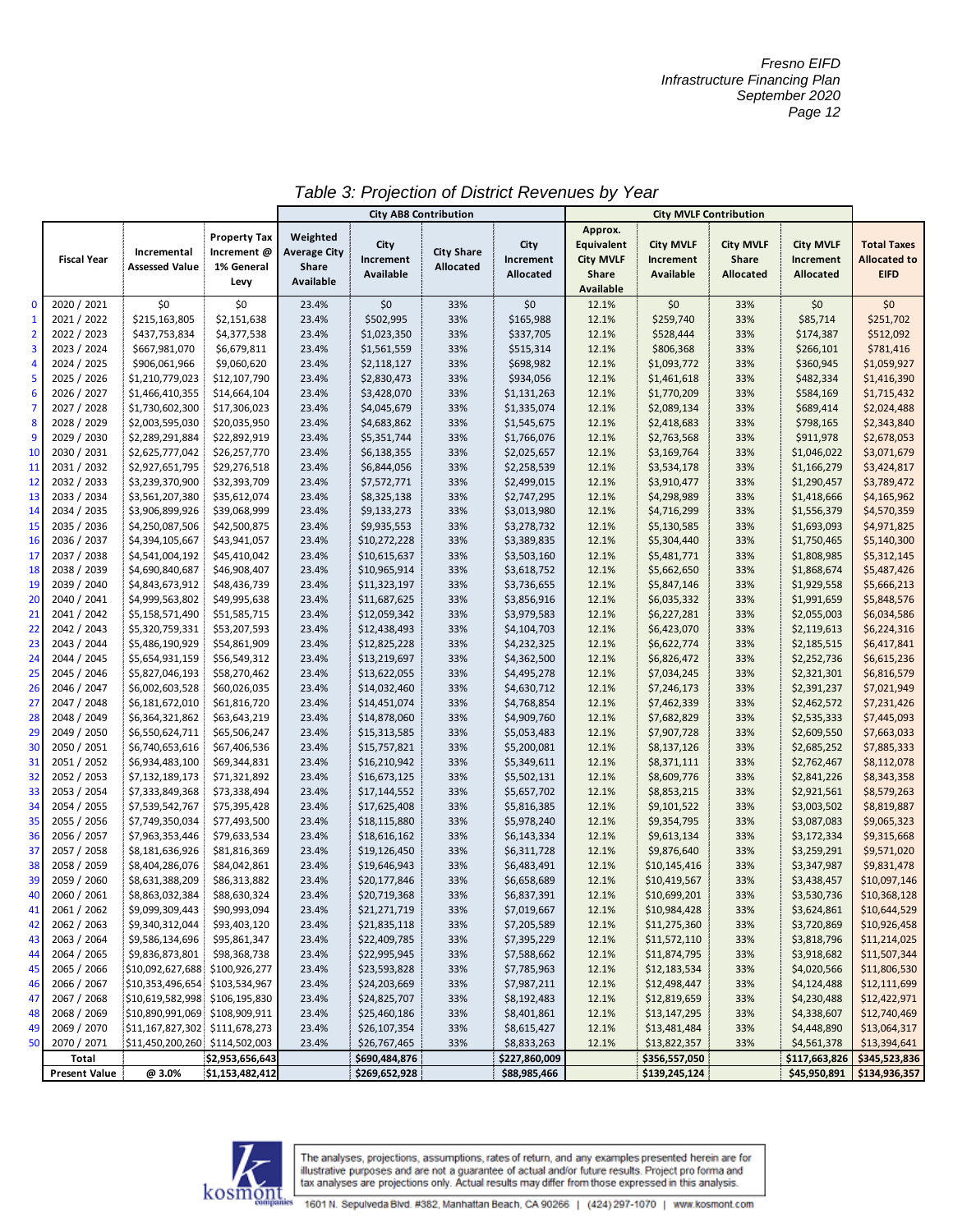These projections are based on research and analysis of available data at the time of IFP preparation for purposes of illustration. Actual results may differ from those expressed in this document. Appendix C provides additional detail for the projected revenue analysis.

#### **5.3 Plan for Financing Public Facilities**

The PFA intends to utilize numerous funding sources and financing mechanisms to implement the improvements identified in Section 3.2, potentially including District tax increment, grant sources (e.g. Active Transportation Program, Infill Infrastructure Grant Program, Economic Development Administration Public Works and Economic Adjustment Assistance Program ), complementary district formation (e.g. Community Facilities District, Property-Based Improvement District), impact fees, private sector investment incentivized by the formation of the EIFD itself and its federal Opportunity Zone designation, and/or other sources.

As it pertains to the use of District tax increment, the PFA intends to incur debt only when it is financially prudent to do so. It is estimated at this time that approximately \$100 million (in present value dollars) of public improvements will be funded from a combination of tax increment bond or loan proceeds (multiple issuances may be necessary) and pay-as-you-go tax increment funding over the District lifetime.

#### **5.4 Limit on Total Dollars Allocated to the District**

The total number of dollars or taxes that may be allocated to the District shall not exceed \$346,000,000 over the District lifetime. This maximum has been set based on preliminary underwriting of various debt issuance alternatives evaluated to fund approximately \$100 million (in present value dollars) of essential public improvements over the District lifetime.

#### **5.5 District Termination Date**

The District will cease to exist the earlier of: (i) forty five (45) years from the date on which the first issuance of bonds or acquisition of a loan is approved by the PFA, or (ii) June 30, 2071. This IFP assumes that the District will be formed in Fiscal Year 2020-2021 and will begin receiving tax revenues in Fiscal Year 2021-2022.

#### **5.6 Analysis of Costs to Provide Facilities and Services**

Appendix D to this IFP includes, as part of the Fiscal Impact Analysis, an analysis of the costs to the City for providing facilities and services to the area of the District. It is estimated that, at Year 20 of the District lifetime (slightly beyond General Plan horizon), annual costs to the City will be approximately \$18.5 million to service the area of the District.

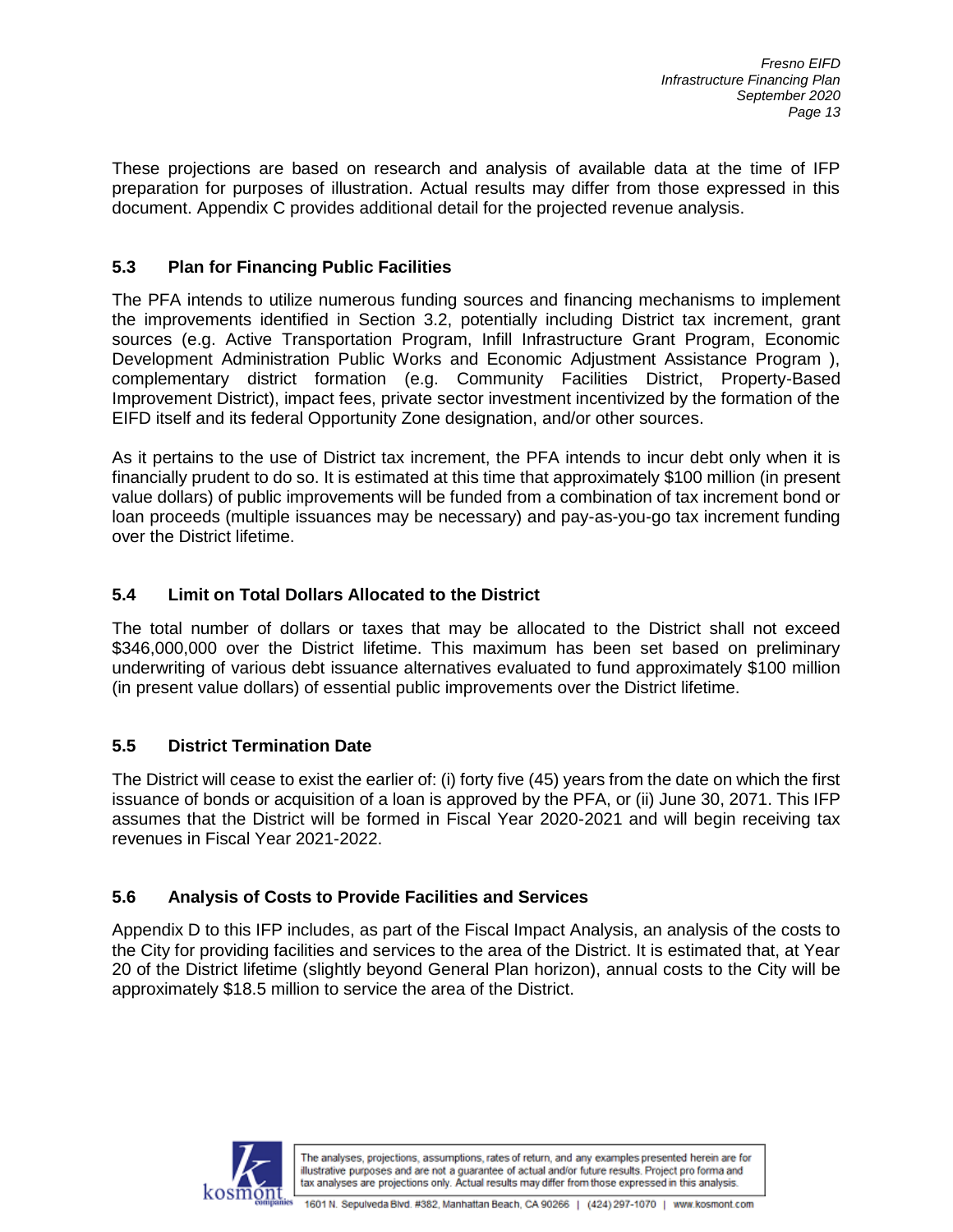#### **5.7 Fiscal Impact Analysis**

Appendix D to this IFP includes an analysis of the projected fiscal impact of the District and the associated development upon the City, as the only affected taxing entity that is contributing tax increment revenues to the District. Table 4 presents an overview of fiscal impacts to the City.

|                                                            | Annual<br>(Stablized)<br>Year 20) | <b>Year 0-50</b><br>Nominal<br>Total | <b>Year 0-50</b><br><b>Present Value</b><br>@ 3.0% |
|------------------------------------------------------------|-----------------------------------|--------------------------------------|----------------------------------------------------|
| <b>City of Fresno</b>                                      |                                   |                                      |                                                    |
| <b>Estimated Fiscal Revenues (Net of EIFD Contribution</b> | \$19,428,033                      | \$1,108,296,900                      | \$436,369,200                                      |
| <b>Estimated Fiscal Expenditures</b>                       | \$18,453,200                      | \$1,102,831,400                      | \$426,496,400                                      |
| <b>Estimated Net Fiscal Impact to City</b>                 | \$974,833                         | \$5,465,500                          | \$9,872,800                                        |
|                                                            |                                   |                                      |                                                    |

#### *Table 4: Overview of Fiscal Impacts to City*

It is estimated that, at Year 20 of the District lifetime, the District area will generate an annual net fiscal surplus of approximately \$975,000 to the City. Over 50 years, District activity will generate a positive net fiscal impact of approximately \$9.9 million for the City on a present-value basis. This is in addition to the Community economic benefits outlined in Section 4 of this IFP (e.g. housing, jobs, mobility and connectivity, quality of life, environmental sustainability).

#### **5.8 Developer Reimbursement for Transit Priority Project**

The PFA does not intend to finance any potential costs that may be incurred by reimbursing a developer of a project that is both located entirely within the boundaries of the District and qualifies for the Transit Priority Project Program, pursuant to Section 65470. To the extent that a developer is willing to fund Transit Priority Project infrastructure expenditures beyond and in advance of said developer's fair share (not contemplated at this time), the PFA may consider and evaluate such reimbursement at the appropriate time.

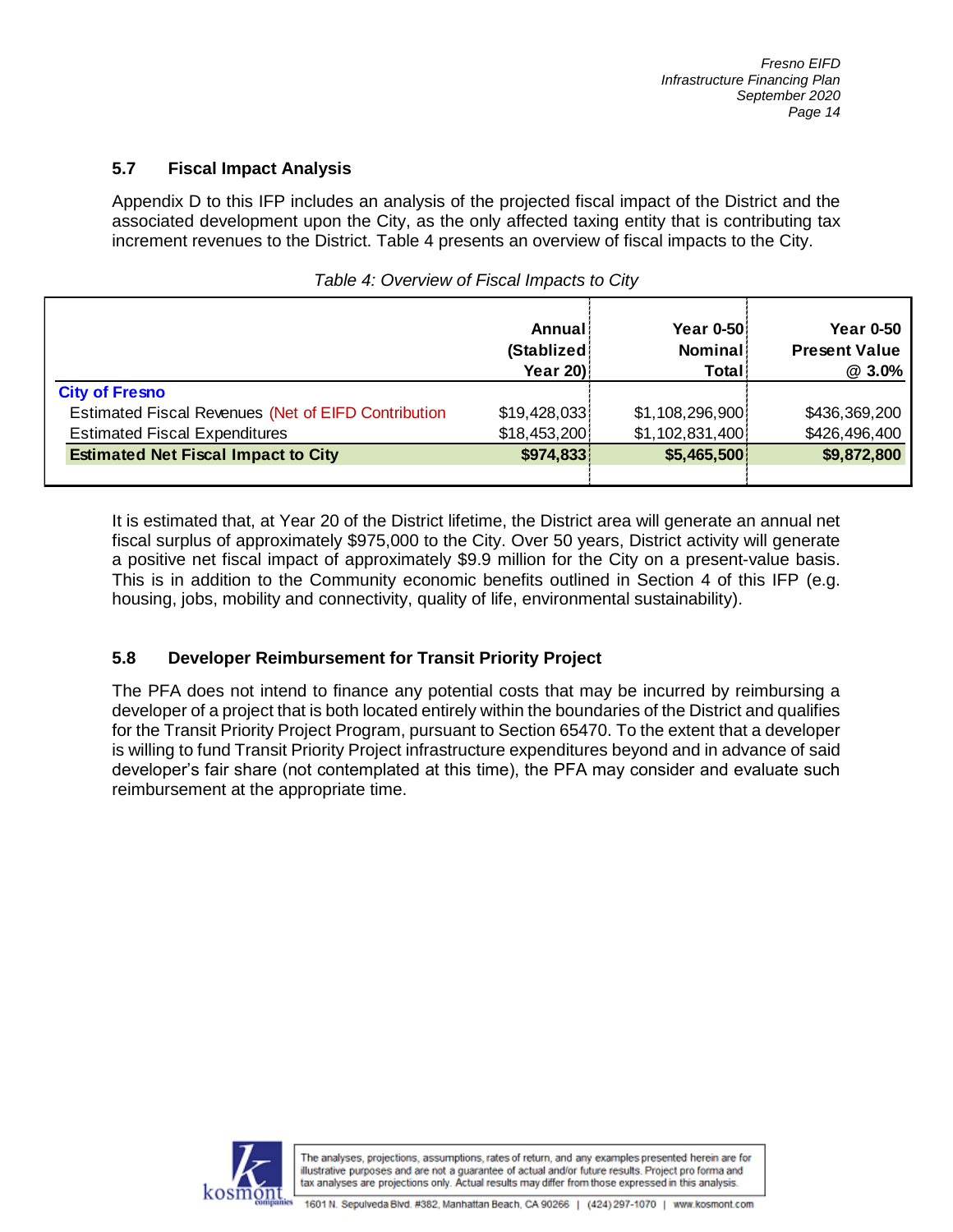## **6.0 Removal of Dwelling Units and Replacement Housing Plan**

The PFA does not anticipated that any housing units will be removed as a result of any project identified in this IFP. However, if any relocation of dwelling units is deemed to be required in the future for a project financed by the District, the PFA will comply with the requirements of Government Code Section 53398.56.

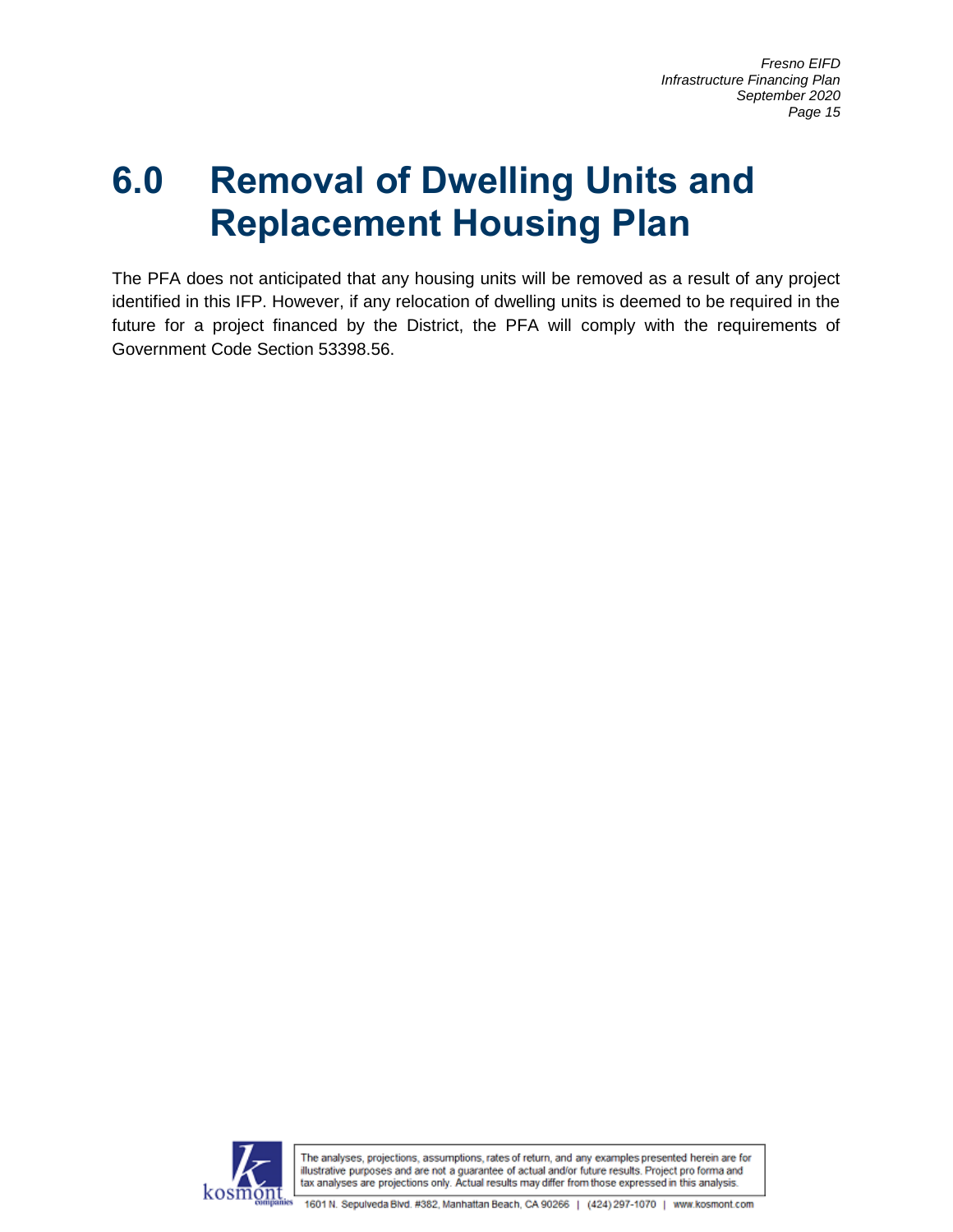# **7.0 Goals of the District**

The goals of the District's implementation of the public facilities outlined in Section 3.2 are to support the City's General Plan, facilitate implementation of regional connectivity through various modes of transportation, and to provide the infrastructure foundation for the development of critically-needed housing in the community and greater region. The District additionally aims to implement Statewide policy goals of housing supply and sustainable infrastructure investment in an area designated entirely as Disadvantaged Community (DAC) census tracts based on the California Environmental Protection Agency (CalEPA) CalEnviroScreen tool (version 3.0).

Additional objectives include economic development in the form of fiscal revenue generation for the City and other taxing entities, job creation, improvement of quality of life, and promotion of environmental sustainability. The District will be utilized to address infrastructure funding needs of approximately \$100 million (in current 2020 dollars), which are are critical to catalyze private sector investment and development.